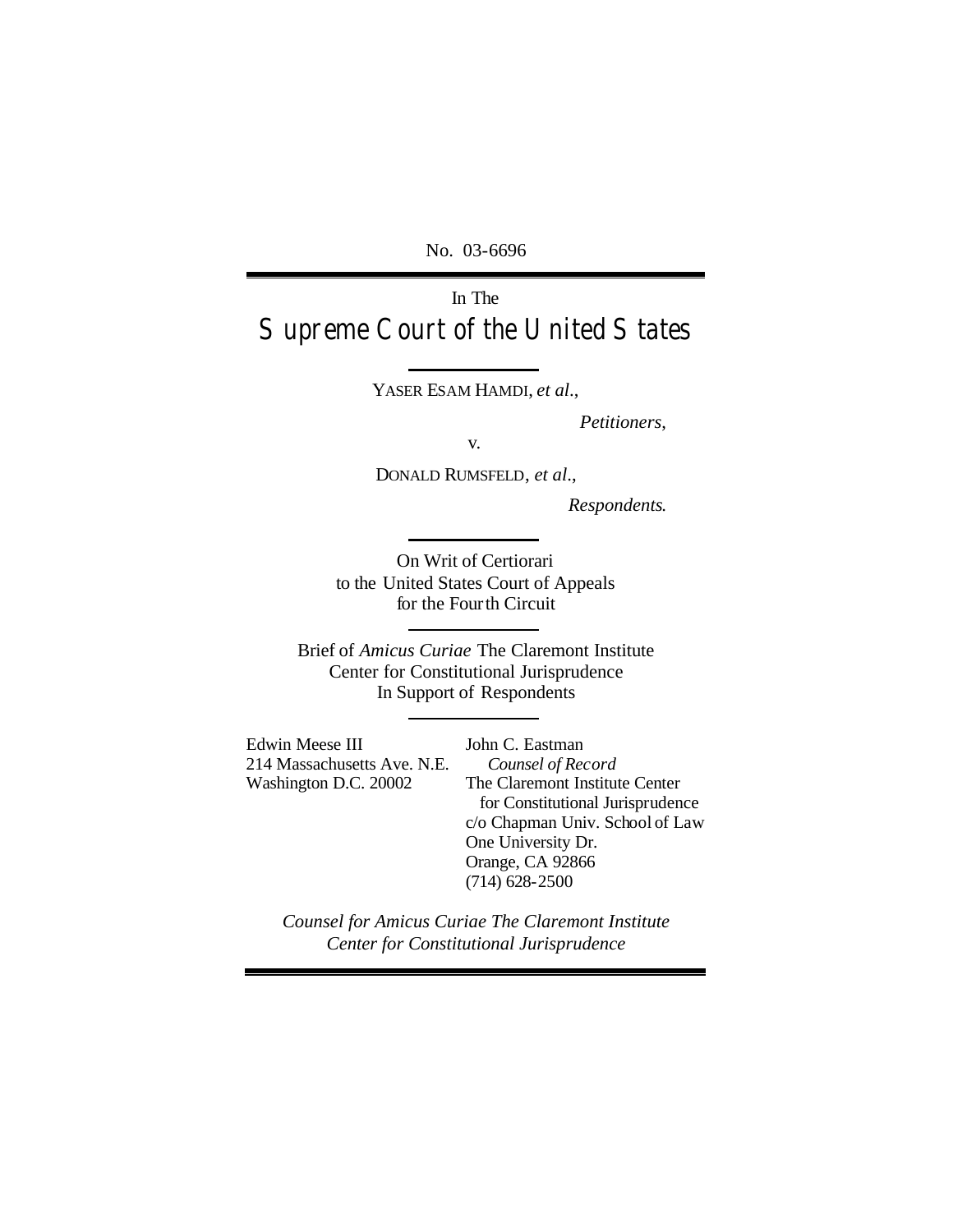## **QUESTIONS PRESENTED**

- 1. Whether the Citizenship Clause of the Fourteenth Amendment *requires* (as opposed to merely *permits*) treating as citizens individuals born to foreign nationals who were temporarily visiting the United States at the time of the individual's birth?
- 2. Whether the clear intent of the framers who adopted and the people who ratified the "subject to the jurisdiction thereof" phrase of the Fourteenth Amendment to the United States Constitution should prevail in, or at least guide, the interpretation the Citizenship Clause?

(i)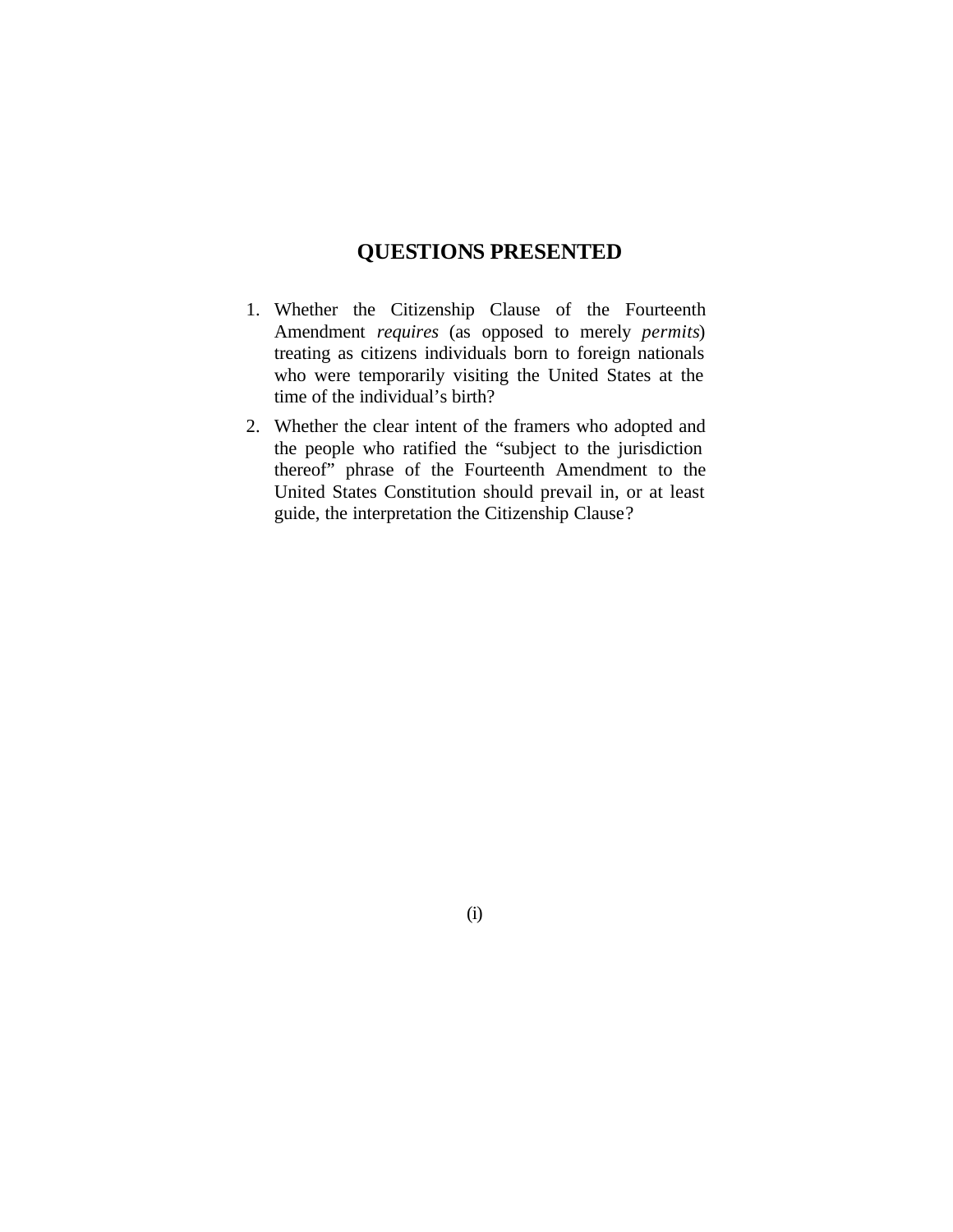## **TABLE OF CONTENTS**

| I. The Text of the Citizenship Clause Requires <i>Both</i><br>Birth In United States Territory and Jurisdictional<br>Allegiance to the United States In Order For One<br>To Have a Constitutional Right to Citizenship.  5 |
|----------------------------------------------------------------------------------------------------------------------------------------------------------------------------------------------------------------------------|
| II. The Overly-Broad Reading of this Court's<br>Decision in Won Kim Ark Needs to be Narrowed<br>to Conform to the Original Understanding of the                                                                            |
| III. The Overly-Broad Reading That Has Been Given<br>to Wong Kim Ark Is Incompatible with the Theory<br>of Government by Consent Adopted by the<br>Founders and Reaffirmed by the Framers of the                           |
|                                                                                                                                                                                                                            |

ii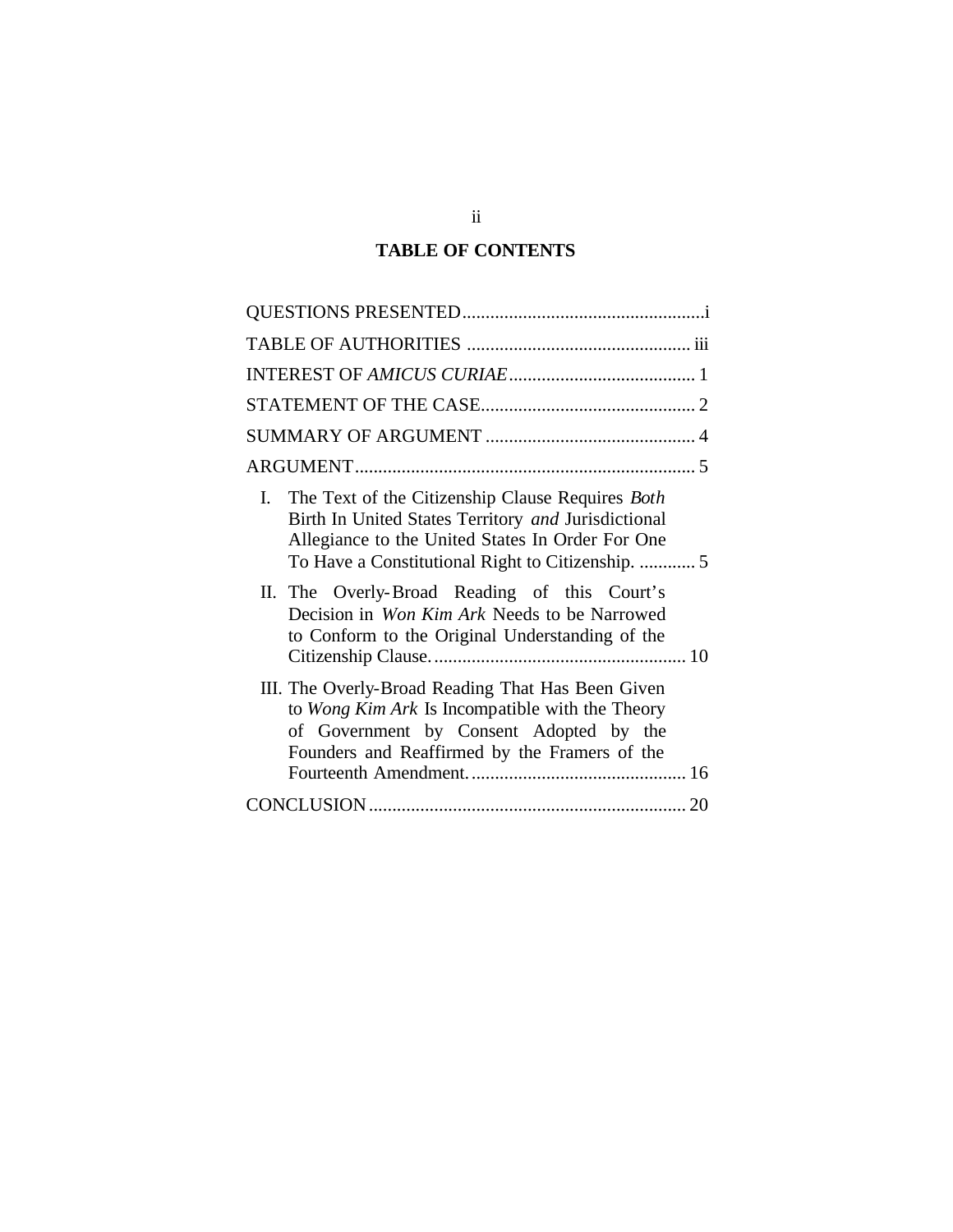## **TABLE OF AUTHORITIES**

## **CASES**

| Elk v. Wilkins,                                                               |
|-------------------------------------------------------------------------------|
| Gustafson v. Alloyd Co., Inc.,                                                |
| Hamdi v. Rumsfeld,                                                            |
| In re Baiz,                                                                   |
| In re Look Tin Sing,<br>21 F. 905 (C.C. Cal. 1884) (Field, Circuit Justice)15 |
| The Slaughter-House Cases,                                                    |
| United States v. Wong Kim Ark,                                                |

## **STATUTES**

| 1866 Civil Rights Act,                              |  |
|-----------------------------------------------------|--|
|                                                     |  |
|                                                     |  |
|                                                     |  |
|                                                     |  |
| Act of March 3, 1873, 17 Stat. 632, ch. 332, § 3 16 |  |
| Authorization for Use of Military Force,            |  |
|                                                     |  |
| Declaration of Independence, 1 Stat. 1 17, 19       |  |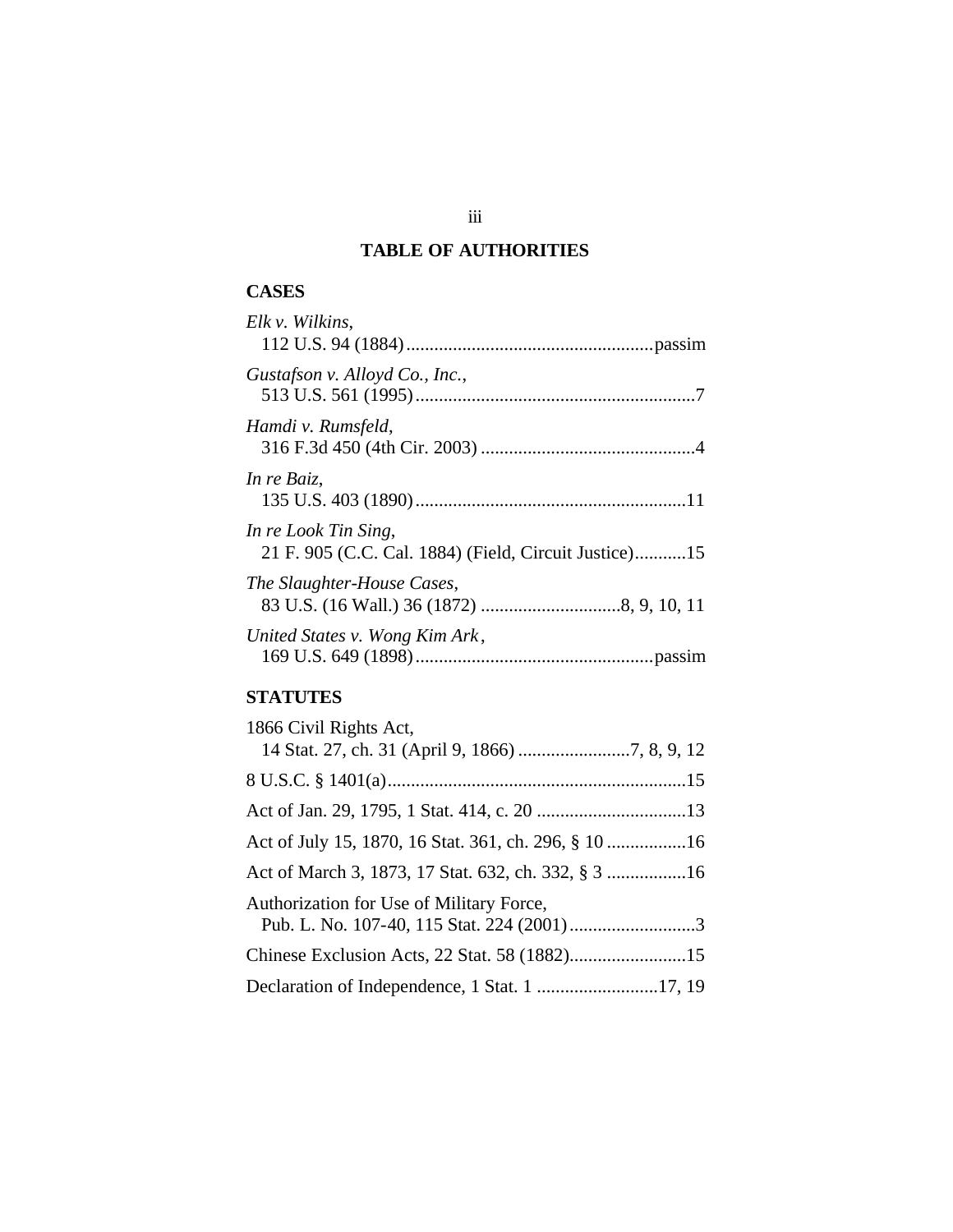| Indian Citizenship Act of 1924, |  |
|---------------------------------|--|
|                                 |  |
|                                 |  |
|                                 |  |
|                                 |  |

## **OTHER AUTHORITIES**

iv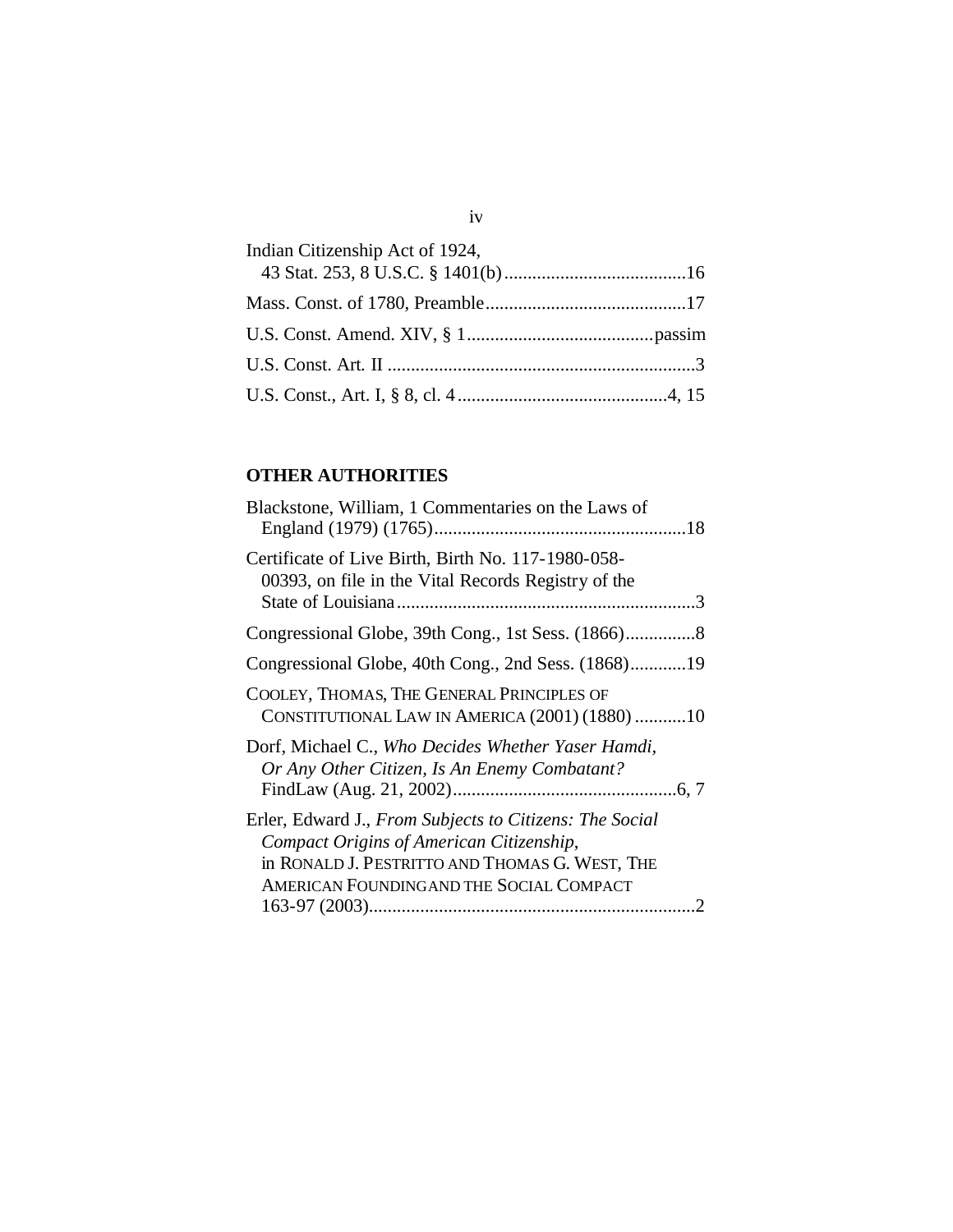| Erler, Edward J., Immigration and Citizenship:                                                                                                          |
|---------------------------------------------------------------------------------------------------------------------------------------------------------|
| Illegal Immigrants, Social Justice and the Welfare                                                                                                      |
| State, in GERALD FROST, ED., LOYALTY MISPLACED:                                                                                                         |
| MISDIRECTED VIRTUE AND SOCIAL DISINTEGRATION                                                                                                            |
|                                                                                                                                                         |
| KRANNAWITTER, THOMAS, AN INTRODUCTION TO                                                                                                                |
|                                                                                                                                                         |
| Posner, Richard A., Legal Formalism, Legal Realism,<br>and the Interpretation of Statutes and the<br>Constitution, 37 Case. W. Res. L. Rev. 179 (1989)7 |
| SCHUCK, PETER H. & SMITH, ROGERS M., CITIZENSHIP<br>WITHOUT CONSENT: ILLEGAL ALIENS IN THE                                                              |
| Sellers, Frances Stead, A Citizen on Paper Has No                                                                                                       |
| West, Thomas G., Immigration and the Moral                                                                                                              |
| Conditions of Citizenship, in THOMAS G. WEST,                                                                                                           |
| VINDICATING THE FOUNDERS: RACE, SEX, CLASS AND                                                                                                          |
| JUSTICE IN THE ORIGINS OF AMERICA (1997) 2, 18                                                                                                          |

## v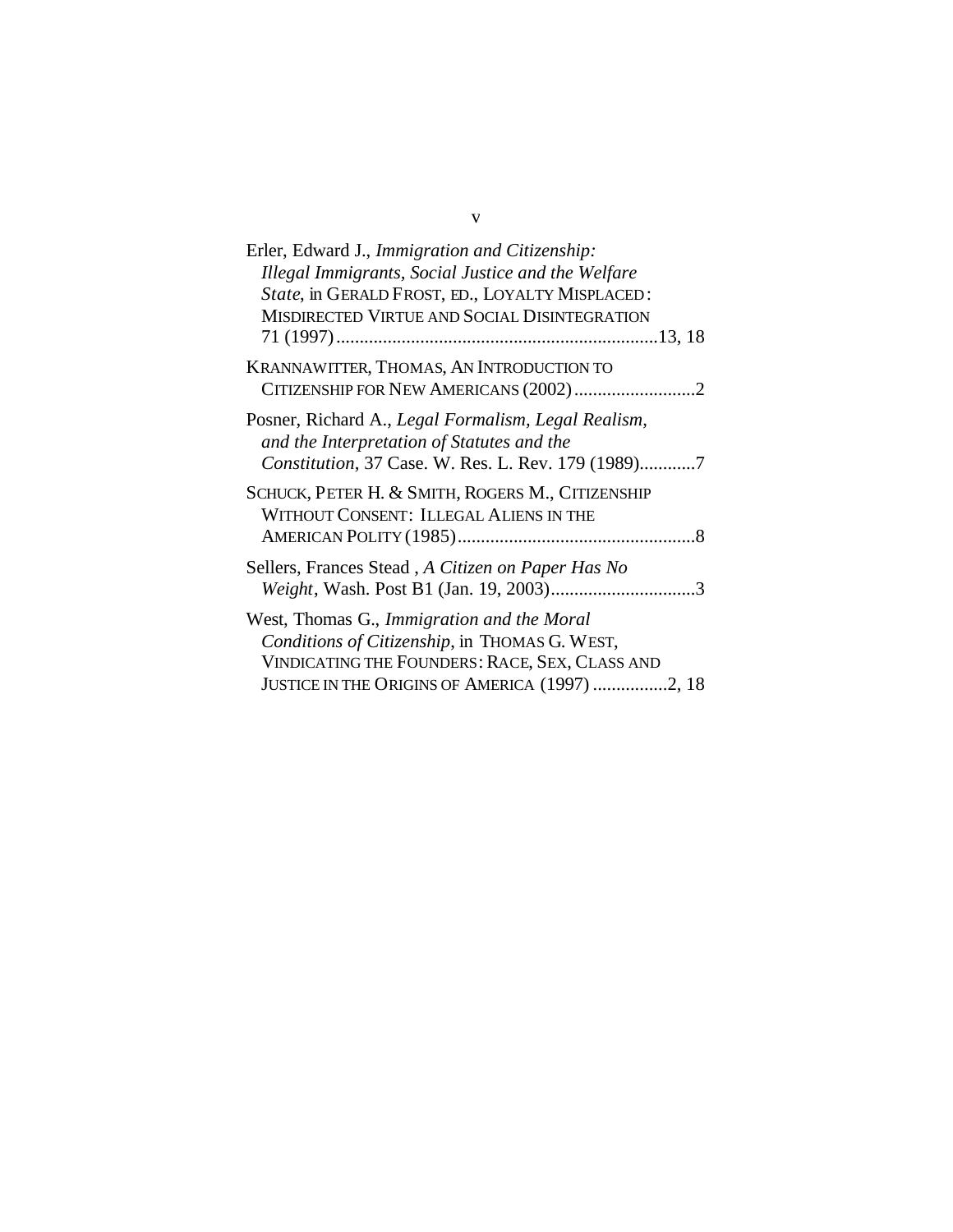No. 03-6696

# In The Supreme Court of the United States

YASER ESAM HAMDI, *et al*.,

*Petitioners*,

v.

DONALD RUMSFELD, *et al*.,

*Respondents*.

On Writ of Certiorari to the United States Court of Appeals for the Fourth Circuit

Brief of *Amicus Curiae* The Claremont Institute Center for Constitutional Jurisprudence In Support of Respondents

# **INTEREST OF** *AMICUS CURIAE*<sup>1</sup>

The Claremont Institute for the Study of Statesmanship and Political Philosophy is a non-profit educational foundation whose stated mission is to "restore the principles of the American Founding to their rightful and preeminent author-

 $\overline{a}$ 

<sup>&</sup>lt;sup>1</sup> The Claremont Institute Center for Constitutional Jurisprudence files this brief with the consent of all parties. The letters granting consent are being filed concurrently. Counsel for a party did not author this brief in whole or in part. No person or entity, other than *amicus curiae*, its members, or its counsel made a monetary contribution specifically for the preparation or submission of this brief.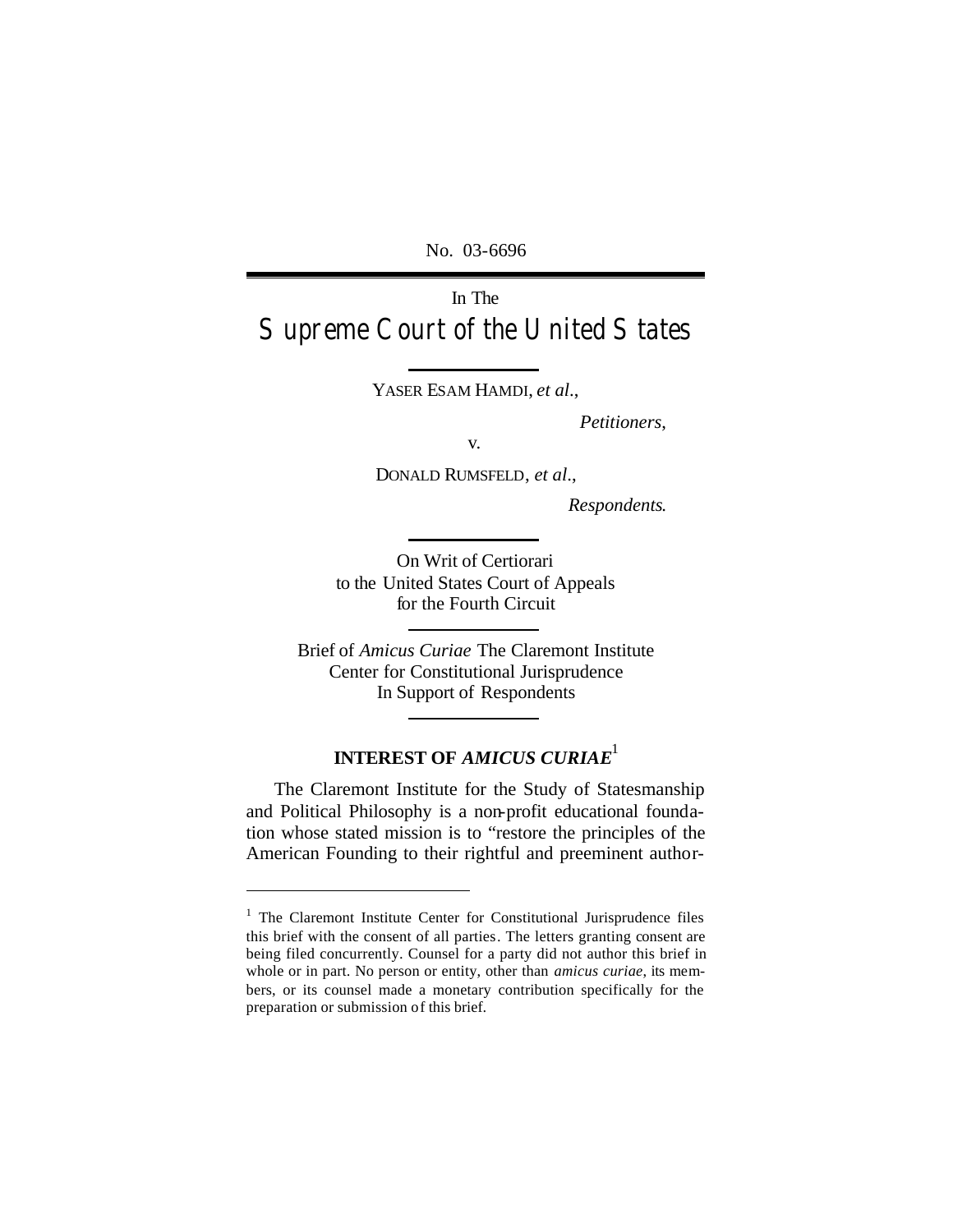ity in our national life," including the principle, at issue in this case, that the ability of a people to decide upon whom to confer the benefits of citizenship is among the core attributes of sovereignty. The Institute pursues its mission through academic research, publications, scholarly conferences and, via its Center for Constitutional Jurisprudence, the selective appearance as *amicus curiae* in cases of constitutional significance. In March 2003, the Institute sponsored a major conference entitled "American Citizenship in the Age of Multicultural Immigration," which will soon yield a book of the same title, and its affiliated scholars have published a number of other books, articles and monographs of particular relevance here, including Thomas G. West, *Immigration and the Moral Conditions of Citizenship*, in THOMAS G. WEST, VINDICATING THE FOUNDERS: RACE, SEX, CLASS AND JUS-TICE IN THE ORIGINS OF AMERICA (1997); Edward J. Erler, *From Subjects to Citizens: The Social Compact Origins of American Citizenship*, in RONALD J. PESTRITTO AND THOMAS G. WEST, THE AMERICAN FOUNDING AND THE SOCIAL COM-PACT 163-97 (2003); and THOMAS KRANNAWITTER, AN INTRODUCTION TO CITIZENSHIP FOR NEW AMERICANS (2002).

The Claremont Institute Center for Constitutional Jurisprudence has participated as *amicus curiae* before this Court in several other cases of constitutional import, including *Elk Grove Unified School District v. Newdow*, No. 02-1624; *Zelman v. Simmons-Harris*, 536 U.S. 639 (2002), *Solid Waste Agency of Northern Cook County v. U.S. Army Corps of Engineers*, 531 U.S. 159 (2001); *Boy Scouts of America* v. *Dale*, 530 U.S. 640 (2000); and *United States v. Morrison*, 529 U.S. 598 (2000).

### **STATEMENT OF THE CASE**

At 4:05 p.m. on the afternoon of September 26, 1980 day 327 of the Iranian hostage crisis—Nadiah Hussen Hamdi, born Nadia Hussen Fattah in Taif, Saudi Arabia, gave birth to a son, Yaser Esam Hamdi, at the Women's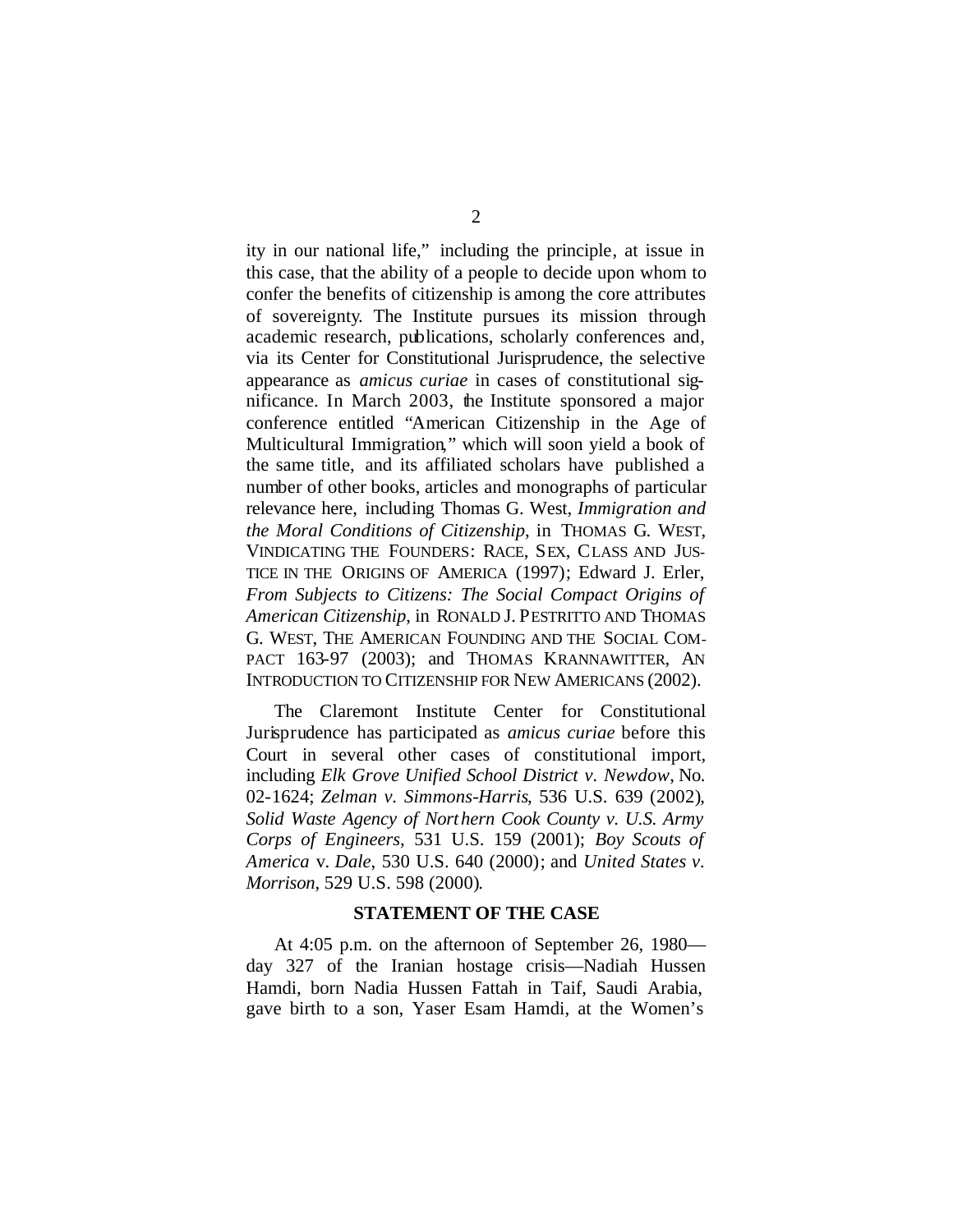Hospital in Baton Rouge, Louisiana. Mention is made of the Iranian hostage crisis because Yaser Esam Hamdi's parents might just as easily have been citizens of Iran, then in a hostile stand-off with the United States, as of Saudi Arabia. The boy's father, Esam Fouad Hamdi, a native of Mecca, Saudi Arabia and still a Saudi citizen, was residing at the time in Baton Rouge on a temporary visa to work as a chemical engineer on a project for Exxon.<sup>2</sup> While the boy was still a toddler, the Hamdi family returned to its native Saudi Arabia, and for the next twenty years Yaser Esam Hamdi would not set foot again on American soil.<sup>3</sup>

Yaser Esam Hamdi's path after coming of age would instead take him to the hills of Afghanistan, to take up with the Taliban (and perhaps the al Qaeda terrorist organization it harbored) in its war against the forces of the Northern Alliance and, ultimately, against the armed forces of the United States as well. $4$  In late 2001, during a battle near Konduz, Afghanistan between Northern Alliance forces and the Taliban unit in which Hamdi was serving and while armed with a Kalishnikov AK-47 military assault rifle, Hamdi surrendered to the Northern Alliance forces and was taken by them to a

 $\overline{a}$ 

 $2$  Certificate of Live Birth, Birth No. 117-1980-058-00393, on file in the Vital Records Registry of the State of Louisiana and available on-line at http://news.findlaw.com/cnn/docs/terrorism/hamdi92680birthc.pdf (last visited March 20, 2003); Frances Stead Sellers, *A Citizen on Paper Has No Weight*, Wash. Post B1 (Jan. 19, 2003).

<sup>3</sup> Sellers, *supra* n. 2, at B1.

<sup>&</sup>lt;sup>4</sup> The armed forces of the United States had been ordered to Afghanistan by President Bush, acting pursuant to his powers as Commander in Chief, U.S. Const. Art. II, and an explicit Congressional Authorization for Use of Military Force, Pub. L. No. 107-40, 115 Stat. 224 (2001), against the "nations, organizations, or persons [the President] determines planned, authorized, committed or aided the terrorist attacks [against the United States on September 11, 2001] or harbored such organizations or persons."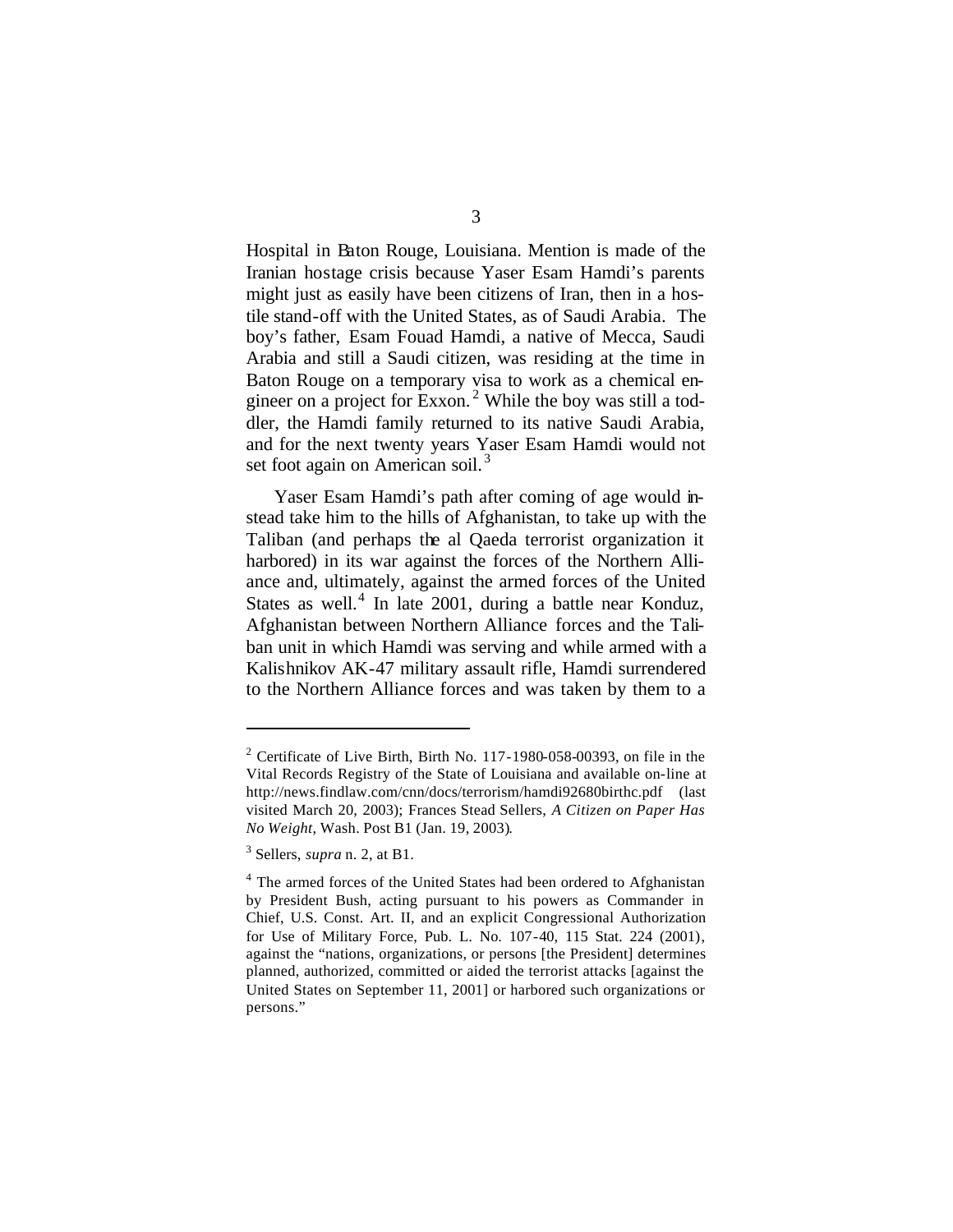military prison in Mazar-e-Sharif, Afghanistan. Brief of the United States at 3, 6, *Hamdi v. Rumsfeld*, 316 F.3d 450 (4th Cir. 2003). From there Hamdi was transferred to Sheberghan, Afghanistan, where he was questioned by a U.S. interrogation team, determined to be an enemy combatant, and eventually transferred to U.S. control, first in Kandahar, Afghanistan and then at the U.S. Naval Base in Guantanamo Bay, Cuba. *Id.*, at 6-7.

Unlike his fellow enemy combatants being detained in Guantanamo Bay, Hamdi had a get-out-of-Cuba-free card. When U.S. officials learned that Hamdi had been born in Louisiana, they transferred him to the Naval Brig in Norfolk, Virginia, *id*., from where, under the auspices of his father acting as his next-friend, has waged this legal battle seeking access to attorneys and a writ of habeas corpus compelling his release. This, because under the generally-accepted though erroneous interpretation of the Fourteenth Amendment's Citizenship Clause, Hamdi claimed that his birth to Saudi parents who were at the time temporarily visiting one of the United States made him a U.S. citizen, entitled to the full panoply of rights that the U.S. Constitution guarantees to U.S. citizens.

### **SUMMARY OF ARGUMENT**

The current understanding of the Citizenship Clause is incorrect, as a matter of text, historical practice, and political theory. As an original matter, mere birth on U.S. soil was insufficient to confer citizenship as a matter of constitutional right. Rather, birth, together with being a person subject to the complete and exclusive jurisdiction of the United States (i.e., *not* owing allegiance to another sovereign) was the constitutional mandate, a floor for citizenship below which Congress cannot go in the exercise of its Article I power over naturalization.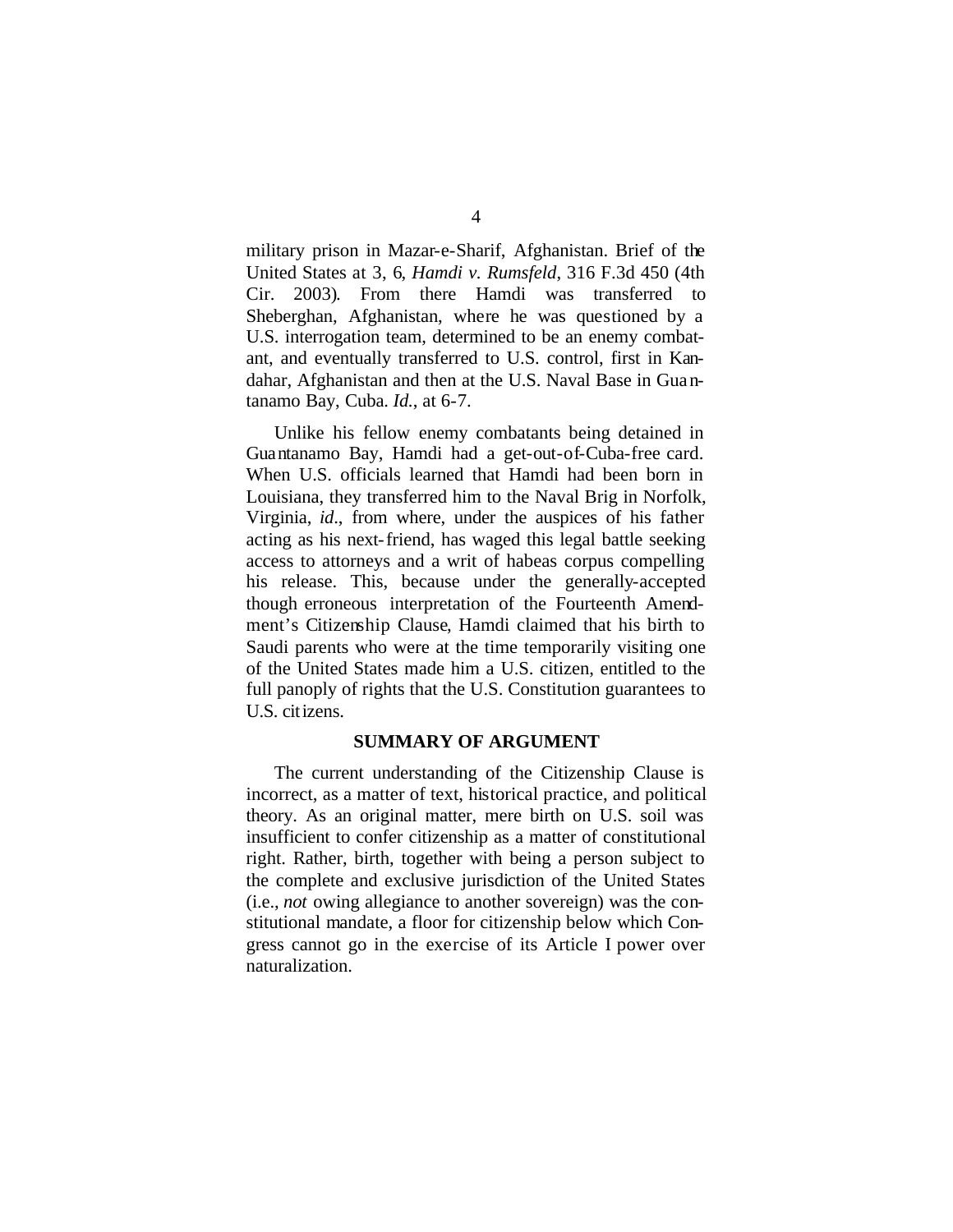Although this correct understanding of the text of the Citizenship Clause was adopted by this Court, first in *dicta*  and then as holding, it was later repudiated in the case of *United States v. Wong Kim Ark*, 169 U.S. 649 (1898), in which this Court adopted instead an erroneous interpretation that is simply incompatible with the foundational principle of "consent of the governed."

While Congress remains free to offer citizenship to persons who have no constitutional entitlement to citizenship, it has not gone beyond the constitutional command in the context of birth citizenship. Mere birth to foreign nationals who happen to be visiting the United States at the time, as was the case of Hamdi, is not sufficient for constitutionallycompelled citizenship. Because this Court's rulings to the contrary rested on a flawed understanding of the Citizenship Clause, those rulings should be revisited. Moreover, the statutory grant of citizenship conferred by Congress, which precisely tracks the language of the Fourteenth Amendment, should itself be re-interpreted in accord with the original understanding of the Citizenship Clause. In the wake of the devastating events of September 11, 2001, now would be a good time to do so.

#### **ARGUMENT**

### **I. The Text of the Citizenship Clause Requires** *Both* **Birth In United States Territory** *and* **Jurisdictional Allegiance to the United States In Order For One To Have a Constitutional Right to Citizenship.**

It is today routinely believed that under the Citizenship Clause of the Fourteenth Amendment, mere birth on U.S. soil is sufficient to obtain U.S. citizenship. As Professor Michael Dorf noted in August 2002, for example: "Yaser Esam Hamdi was born in Louisiana. Under Section One of the Fourteenth Amendment, he is *therefore* a citizen of the United States, even though he spent most of his life outside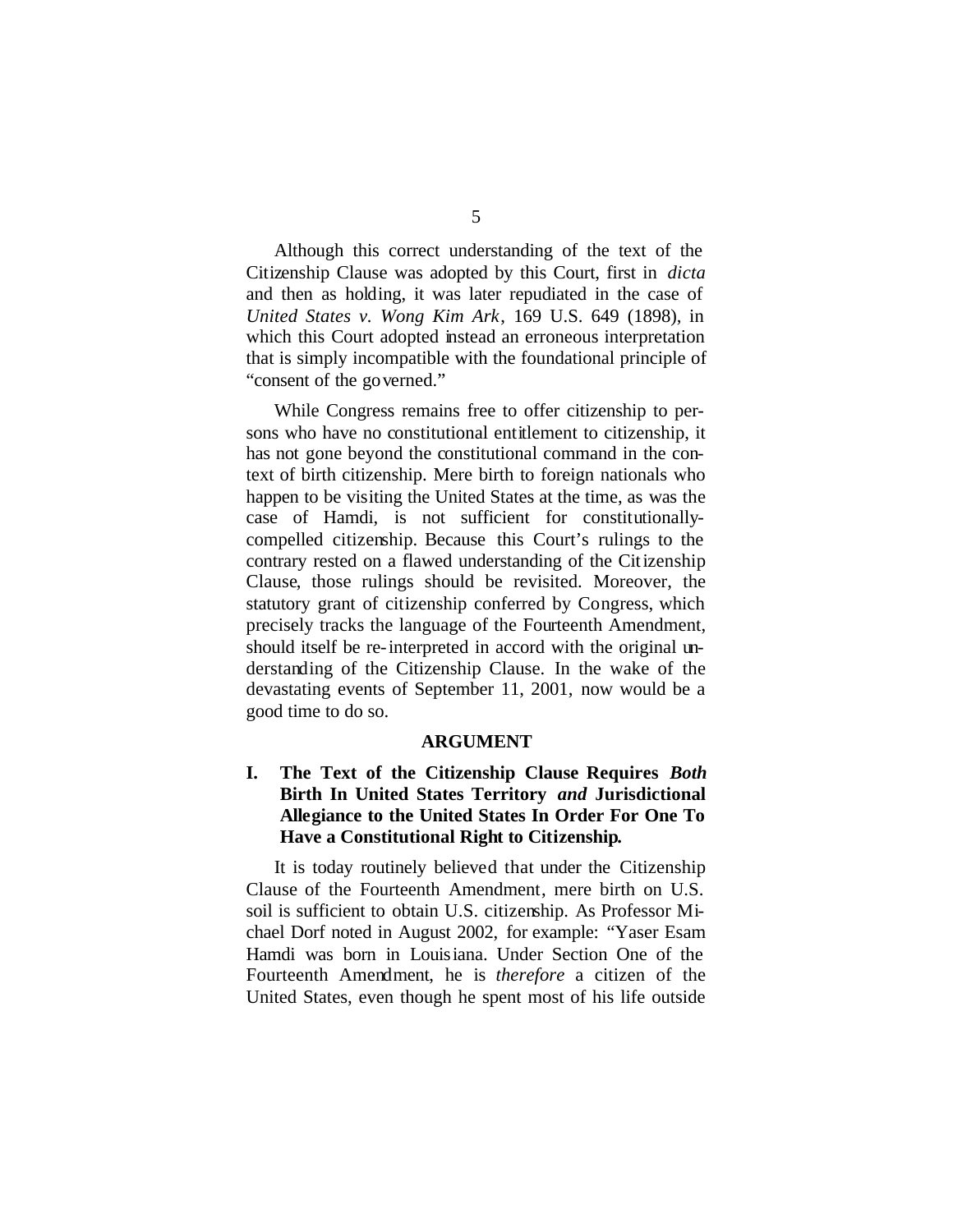this country." Michael C. Dorf, *Who Decides Whether Yaser Hamdi, Or Any Other Citizen, Is An Enemy Combatant?* FindLaw (Aug. 21, 2002) (emphasis added).<sup>5</sup>

However strong this commonly-believed interpretation might appear, it simply does not comport with the text of the Citizenship Clause (particularly as informed by the debate surrounding its adoption).

The Citizenship Clause of the Fourteenth Amendment provides that "All persons born or naturalized in the United States, and subject to the jurisdiction thereof, are citizens of the United States and of the State wherein they reside." U.S. Const. Amend. XIV, § 1. As manifest by the conjunctive "and," the clause mandates citizenship to those who meet *both* of the constitutional prerequisites: 1) birth (or naturalization) in the United States; *and* 2) being subject to the jurisdiction of the United States.

As noted above, Hamdi was indisputably born in the United States, so the issue in this case is whether he was *also* at the time subject to the jurisdiction of the United States. The widely-held, though erroneous, view today is that he clearly was. Any person entering the territory of the United States—even for a short visit; even illegally—is considered to have *subjected* himself to the jurisdiction of the United States, which is to say, subjected himself to the laws of the United States. Surely one who is actually born in the United States is therefore "subject to the jurisdiction" of the Unites States and entitled to full citizenship as a result, or so the common reasoning goes.

Textually, such an interpretation is manifestly erroneous, for it renders the entire "subject to the jurisdiction" clause redundant. Anyone who is "born" in the United States is, under this interpretation, necessarily "subject to the jurisdic-

 $\overline{a}$ 

<sup>5</sup> Available at http://writ.corporate.findlaw.com/dorf/20020821.html.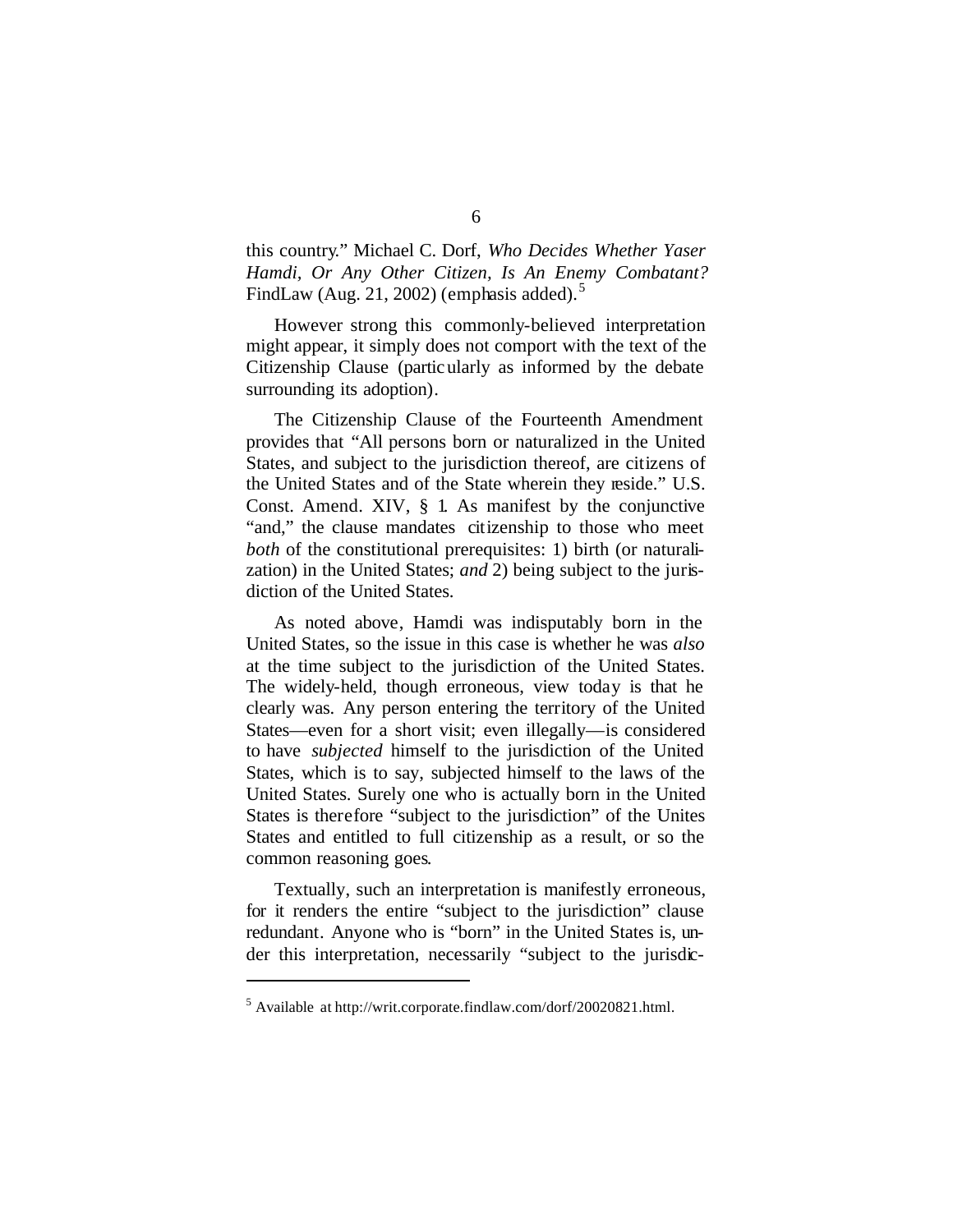tion" of the United States. Yet it is a well-established doctrine of legal interpretation that legal texts, including the Constitution, are not to be interpreted to create redundancy unless any other interpretation would lead to absurd results. *See, e.g., Gustafson v. Alloyd Co., Inc.*, 513 U.S. 561, 562 (1995) ("this Court will avoid a reading which renders some words altogether redundant"); *see also* Richard A. Posner, *Legal Formalism, Legal Realism, and the Interpretation of Statutes and the Constitution*, 37 Case. W. Res. L. Rev. 179 (1989).

The "subject to the jurisdiction" provision must therefore require something in addition to mere birth on U.S. soil. The language of the 1866 Civil Rights Act, from which the Citizenship Clause of the Fourteenth Amendment was derived, provides the key to its meaning. The 1866 Act provides: "All persons born in the United States, *and not subject to any foreign power*, excluding Indians not taxed, are hereby declared to be citizens of the United States." 14 Stat. 27, ch. 31 (April 9, 1866). As this formulation makes clear, any child born on U.S. soil to parents who were temporary visitors to this country and who, as a result of the foreign citizenship of the child's parents remained a citizen or subject of the parents' home country, was not entitled to claim the birthright citizenship provided by the 1866 Act.

The jurisdiction clause of the Fourteenth Amendment is somewhat different from the jurisdiction clause of the 1866 Act, of course. The positively-phrased "subject to the jurisdiction" of the United States might easily have been intended to describe a broader grant of citizenship than the negativelyphrased language from the 1866 Act, one more in line with the modern understanding accepted unquestioningly by Professor Dorf and others that birth on U.S. soil is alone sufficient for citizenship. But the relatively sparse debate we have regarding this provision of the Fourteenth Amendment does not support such a reading.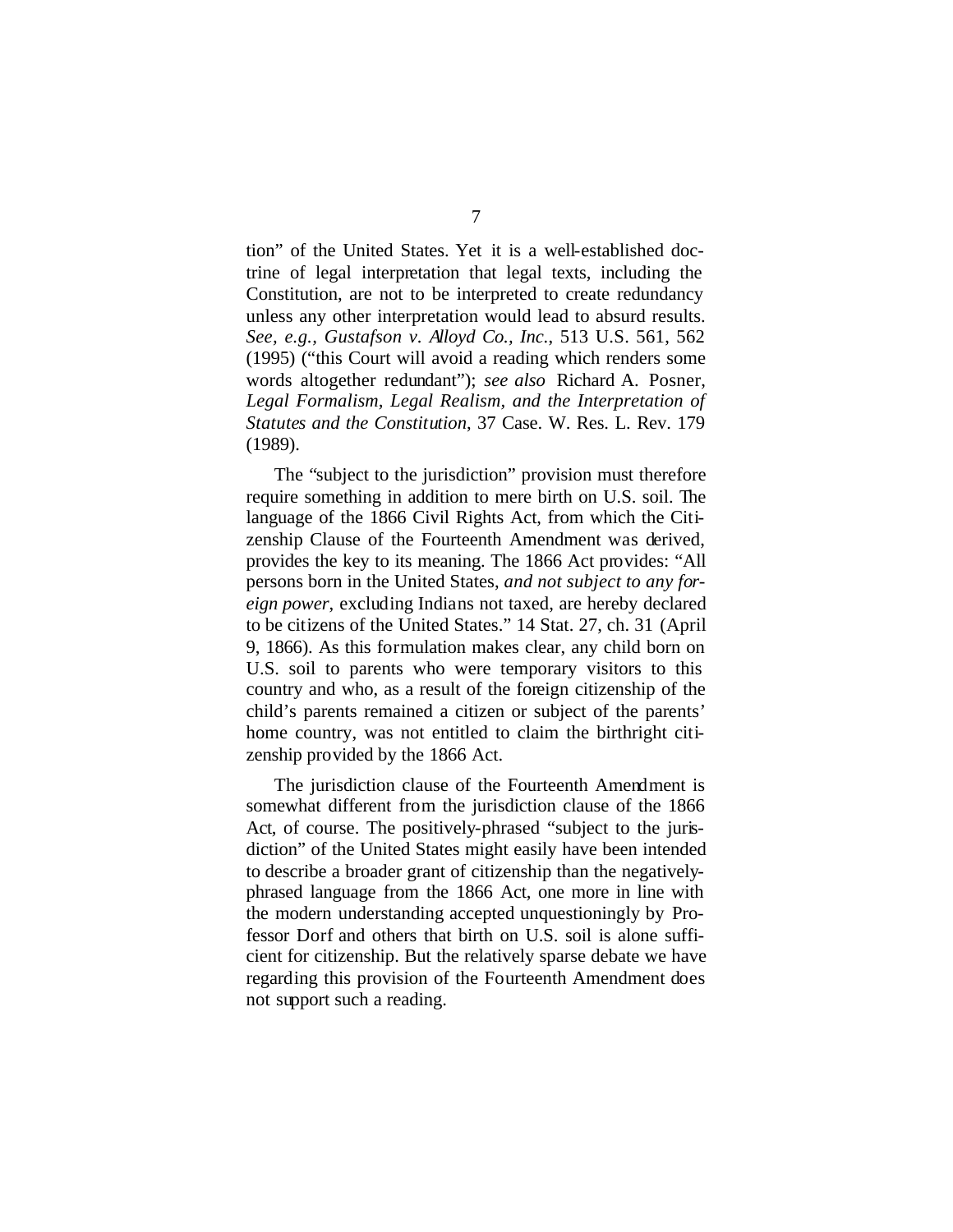When pressed about whether Indians living on reservations would be covered by the clause since they were "most clearly subject to our jurisdiction, both civil and military," for example, Senator Lyman Trumbull, a key figure in the drafting and adoption of the Fourteenth Amendment, responded that "subject to the jurisdiction" of the United States meant subject to its "complete" jurisdiction; "[n]ot owing allegiance to anybody else." Congressional Globe, 39th Cong., 1st Sess., 2893 (May 30, 1866). And Senator Jacob Howard, who introduced the language of the jurisdiction clause on the floor of the Senate, contended that it should be construed to mean "a full and complete jurisdiction," "the same jurisdiction in extent and qua lity as applies to every citizen of the United States now" (*i.e.*, under the 1866 Act). *Id.*, at 2890. That meant that the children of Indians who still "belong[ed] to a tribal relation" and hence owed allegiance to another sovereign (however dependent the sovereign was) would not qualify for citizenship under the clause. Because of this interpretative gloss, provided by the authors of the provision, an amendment offered by Senator James Doolittle of Wisconsin explicitly to exclude "Indians not taxed," as the 1866 Act had done, was rejected as redundant. *Id.*, at 2892- 97; *see also* PETER H. SCHUCK & ROGERS M. SMITH, CITI-ZENSHIP WITHOUT CONSENT: ILLEGAL ALIENS IN THE AMERI-CAN POLITY 72-89 (1985).

The interpretative gloss offered by Senators Trumbull and Howard was also accepted by this Court—by both the majority and the dissenting justices—in *The Slaughter-House Cases*, 83 U.S. (16 Wall.) 36 (1872). The majority in that case correctly noted that the "main purpose" of the Clause "was to establish the citizenship of the negro," and that "[t]he phrase, 'subject to its jurisdiction' was intended to exclude from its operation children of ministers, consuls, *and citizens or subjects of foreign States born within the United States*." *Id.*, at 73 (emphasis added). Justice Steven Field, joined by Chief Justice Chase and Justices Swayne and Brad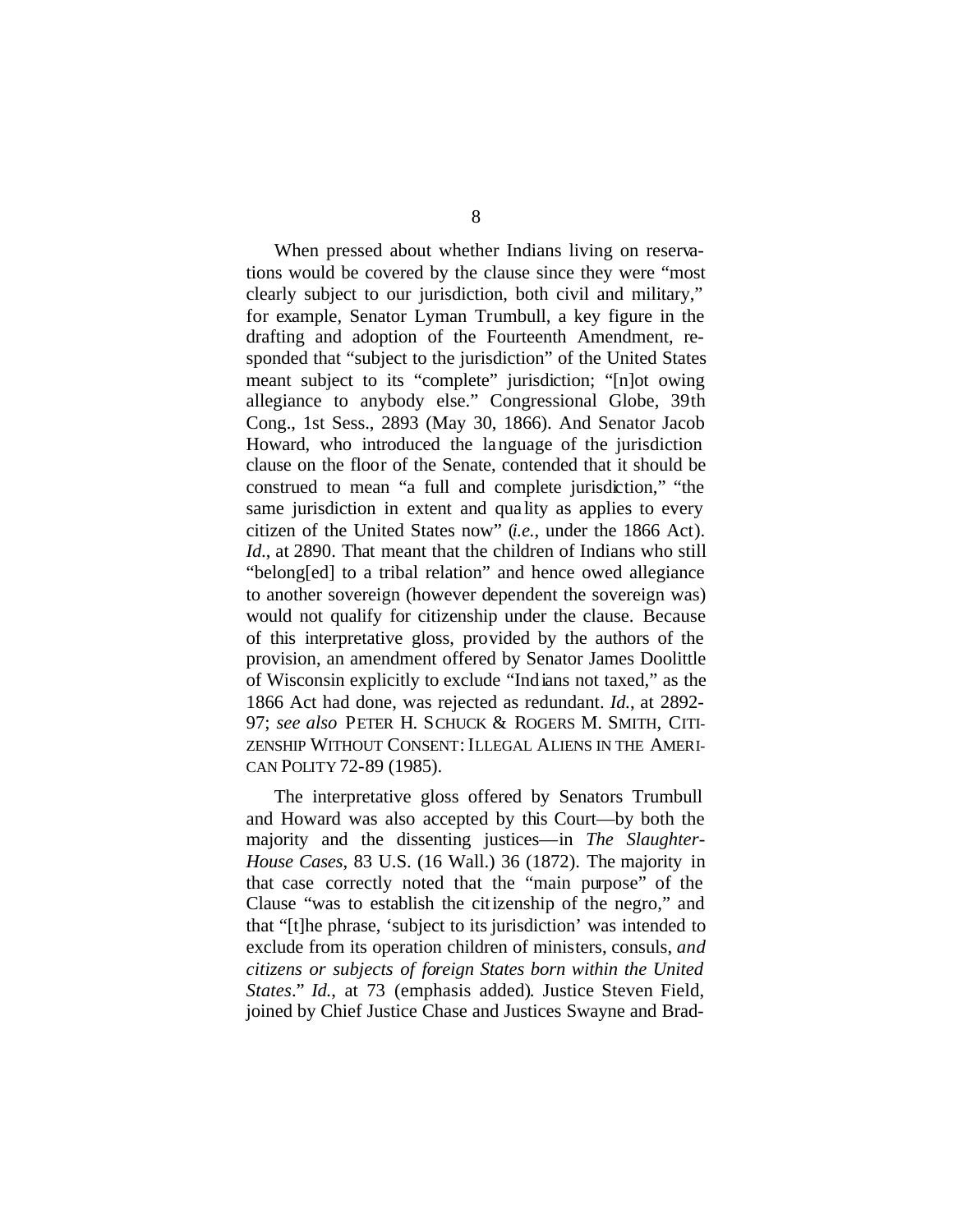ley in dissent from the principal holding of the case, likewise acknowledged that the Clause was designed to remove any doubts about the constitutionality of the 1866 Civil Rights Act, which provided that all persons born in the United States were as a result citizens both of the United States and the state in which they resided, provided they were not at the time subjects of any foreign power. *Id.*, at 92-93 (Field, J., dissenting).

Although the statement by the majority in *Slaughter-House* was *dicta*, the position regarding the "subject to the jurisdiction" language advanced there was subsequently adopted as holding by this Court in *Elk v. Wilkins*, 112 U.S. 94 (1884). John Elk was born on an Indian reservation and subsequently moved to non-reservation U.S. territory, renounced his former tribal allegiance, and claimed U.S. citizenship by virtue of the Citizenship Clause. This Court held that the claimant was not "subject to the jurisdiction" of the United States at birth, which required that he be "not merely subject in some respect or degree to the jurisdiction of the United States, but completely subject to their political jurisdiction, and owing them direct and immediate allegiance." *Id.*, at 102. Elk did not meet the jurisdictional test because, as a member of an Indian tribe at his birth, he "owed immediate allegiance to" his tribe and not to the United States. Although "Indian tribes, being within the territorial limits of the United States, were not, strictly speaking, foreign states," "they were alien nations, distinct political communities," according to the Court. *Id.*, at 99.

Drawing explicitly on the language of the 1866 Civil Rights Act, the Court continued:

Indians born within the territorial limits of the United States, members of, and owing immediate allegiance to, one of the Indian tribes (an alien though dependent power), although in a geographical sense born in the United States, are no more "born in the United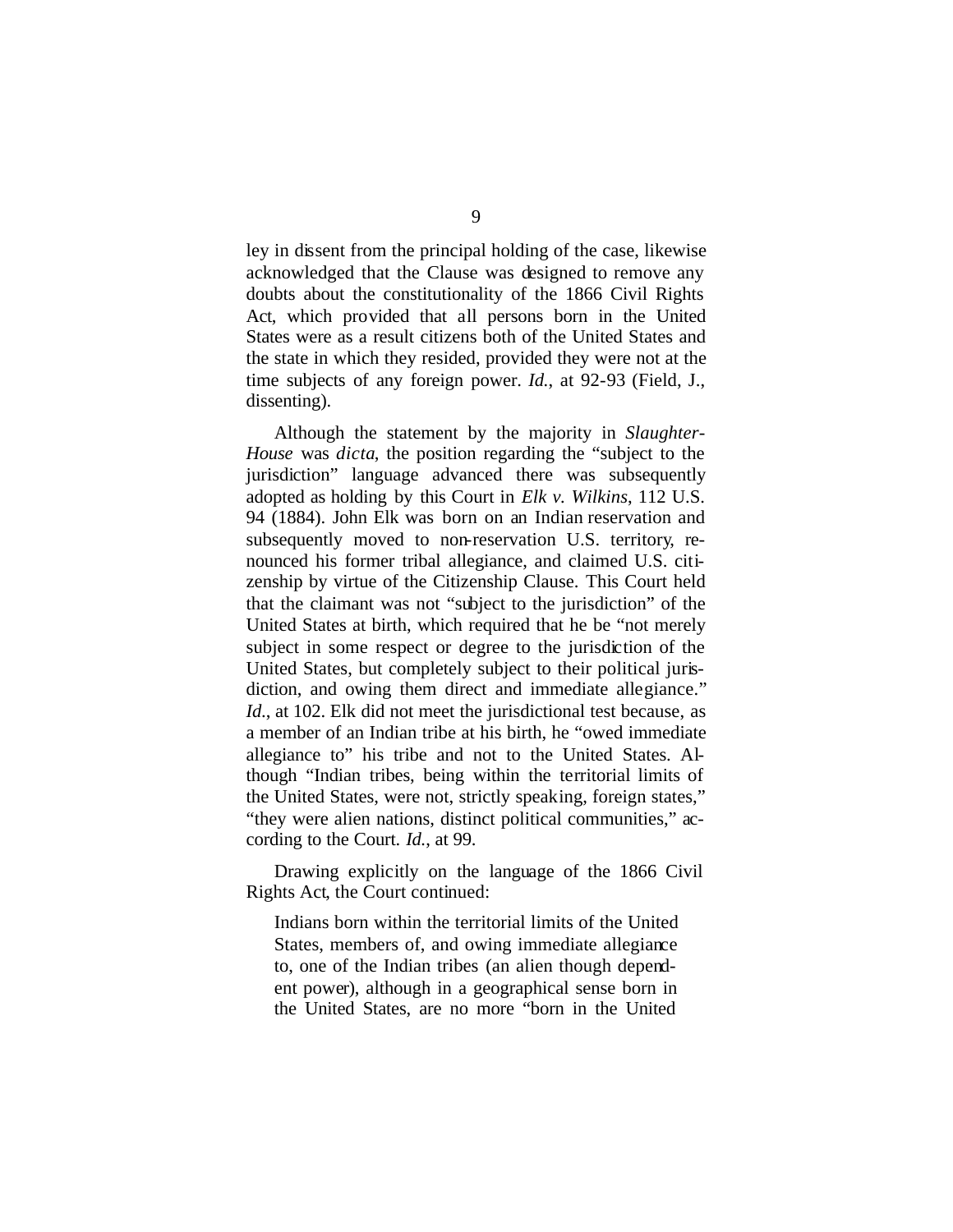States and subject to the jurisdiction thereof," within the meaning of the first section of the fourteenth amendment, than the children of subjects of any foreign government born within the domain of that government, or the children born within the United States, of ambassadors or other public ministers of foreign nations.

*Id*., at 102. Indeed, if anything, American Indians, as members of tribes that were themselves dependant upon the United States (and hence themselves subject to its jurisdiction), had a stronger claim to citizenship under the Fourteenth Amendment merely by virtue of their birth within the territorial jurisdiction of the United States than did children of foreign nationals. But the Court in *Elk* rejected even that claim, and in the process necessarily rejected the claim that the phrase, "subject to the jurisdiction" of the United States, meant merely territorial jurisdiction as opposed to complete, political jurisdiction.

Such was the interpretation of the Citizenship Clause initially given by this Court, and it was the correct interpretation. As Thomas Cooley noted in his treatise, "subject to the jurisdiction" of the United States "meant full and complete jurisdiction to which citizens are generally subject, and not any qualified and partial jurisdiction, such as may consist with allegiance to some other government." THOMAS COO-LEY, THE GENERAL PRINCIPLES OF CONSTITUTIONAL LAW IN AMERICA 243 (2001) (1880),

## **II. The Overly-Broad Reading of this Court's Decision in** *Won Kim Ark* **Needs to be Narrowed to Conform to the Original Unde rstanding of the Citizenship Clause.**

Despite the clear holding of *Elk* and the persuasive *dicta* from *Slaughter-House* that mere birth on U.S. soil is not sufficient to meet the constitutional prerequisites for birthright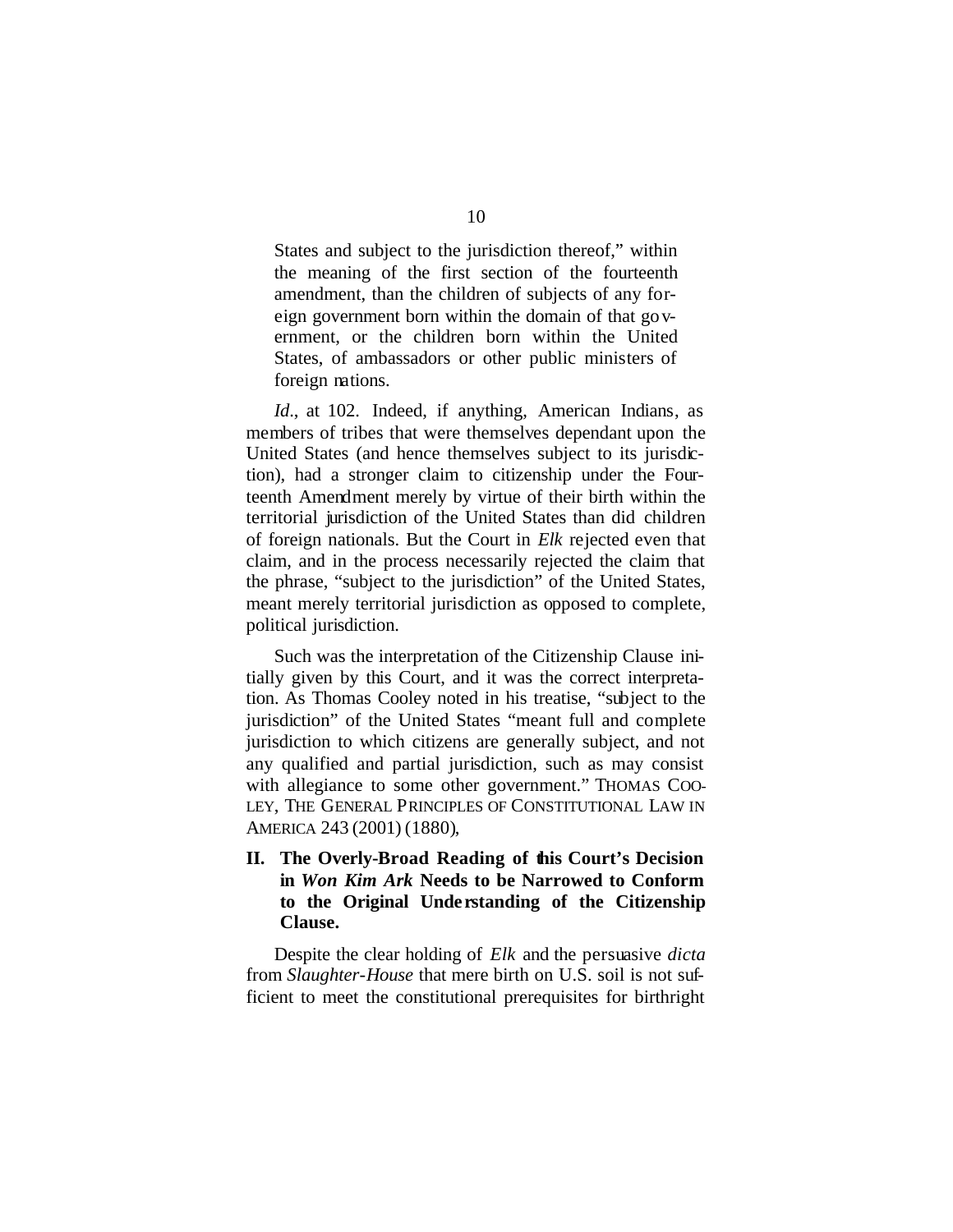citizenship, this Court held otherwise in *United States v. Won Kim Ark*, 169 U.S. 649 (1898), with expansive language even more broad than the holding of the case itself. It is that erroneous interpretation of the Citizenship Clause, adopted thirty years after the adoption of the Fourteenth Amendment, that has colored basic questions of citizenship ever since.

In *Won Kim Ark*, Justice Horace Gray, writing for the Court, held that "a child born in the United States, of parents of Chinese descent, who at the time of his birth were subjects of the emperor of China, but have a permanent domicile and residence in the United States," was, merely by virtue of his birth in the United States, a citizen of the United States as a result of the Citizenship Clause of the Fourteenth Amendment. 169 U.S., at 653. Justice Gray correctly noted that the language to the contrary in *The Slaughter-House Cases* was merely *dicta* and therefore not binding precedent. *Id.*, at 678. He found the *Slaughter-House dicta* unpersuasive because of a subsequent decision, in which the author of the majority opinion in *Slaughter-House* had concurred, holding that foreign consuls (unlike ambassadors) were "subject to the jurisdiction, civil and criminal, of the courts of the country in which they reside." *Id*., at 679 (citing, *e.g.*, *In re Baiz*, 135 U.S. 403, 424 (1890)).

Justice Gray appears not to have appreciated the distinction between partial, territorial jurisdiction, which subjects all who are present within the territory of a sovereign to the jurisdiction of that sovereign's laws, and complete political jurisdiction, which requires allegiance to the sovereign as well.

More troubling than his rejection of the persuasive *dicta*  from *Slaughter-House*, though, was the fact that Justice Gray also repudiated the actual holding in *Elk*, which he himself had authored. After quoting extensively from the opinion in *Elk*, including the portion, reprinted above, noting that the children of Indians owing allegiance to an Indian tribe were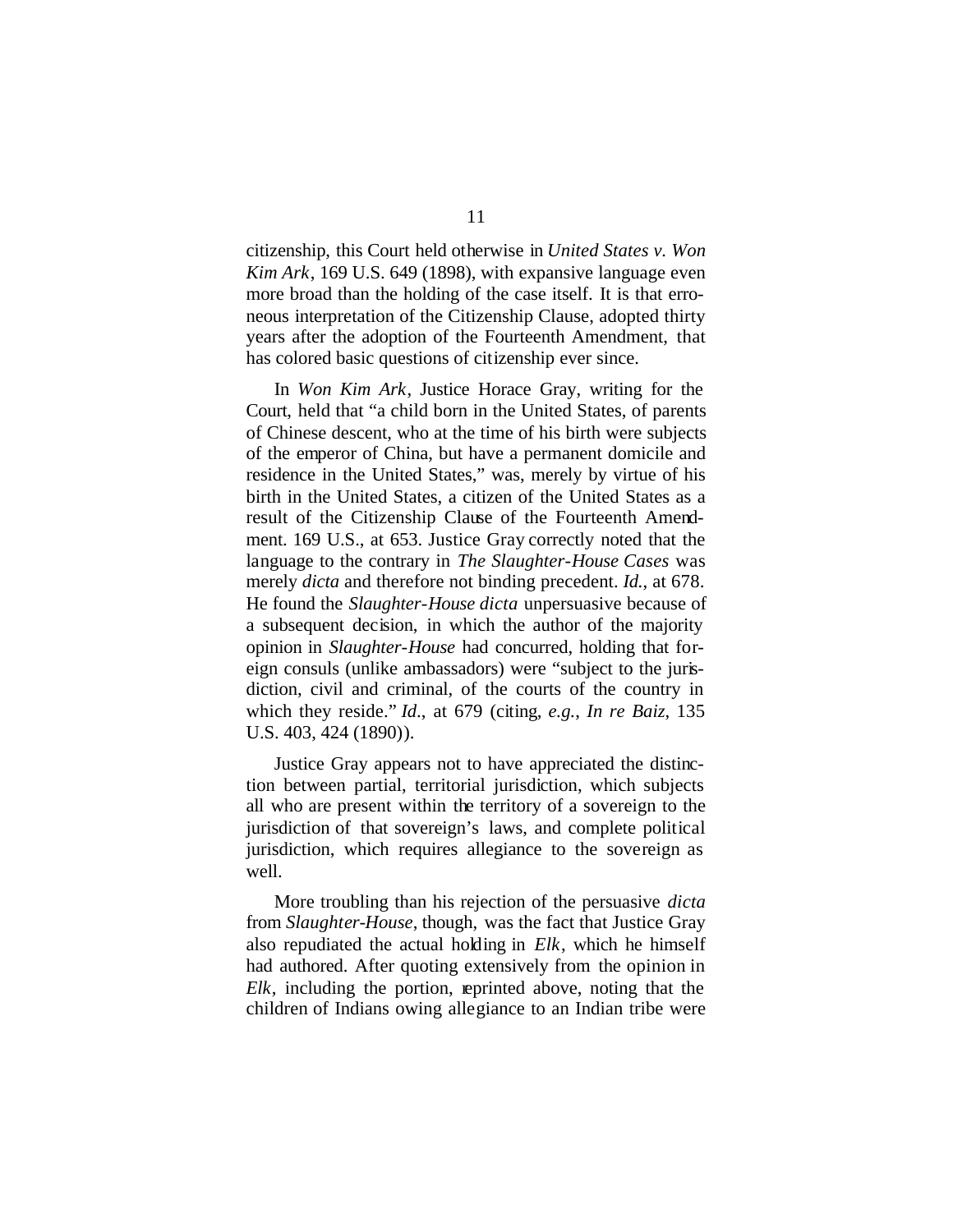no more "subject to the jurisdiction" of the United States within the meaning of the Fourteenth Amendment than were the children of ambassadors and other public ministers of foreign nations born in the United States, Justice Gray simply held, without any analysis, that *Elk* "concerned only members of the Indian tribes within the United States, and had no tendency to deny citizenship to children born in the United States of foreign parents of Caucasian, African, or Mongolian descent, not in the diplomatic service of a foreign country." *Id*., at 681-82.

By limiting the "subject to the jurisdiction" clause to the children of diplomats, who neither owed allegiance to the United States nor were (at least at the ambassadorial level) subject to its laws merely by virtue of their residence in the United States as the result of long-established international law fiction of extra-territorality by which the sovereignty of a diplomat is said to follow him wherever he goes, Justice Gray simply failed to appreciate what he seemed to have understood in *Elk*, namely, that there is a difference between territorial jurisdiction, on the one hand, and the more complete, allegiance-obliging jurisdiction that the Fourteenth Amendment codified, on the other.

Justice Gray's failure even to address, much less appreciate, the distinction was taken to task by Justice Fuller, joined by Justice Harlan, in dissent. Drawing on an impressive array of legal scholars, from Vattel to Blackstone, Justice Fuller correctly noted that there was a distinction between the two sorts of allegiance—"the one, natural and perpetual; the other, local and temporary." *Id.*, at 710. The Citizenship Clause of the Fourteenth Amendment referred only to the former, he contended. He noted that the absolute birthright citizenship urged by Justice Gray was really a lingering vestige of a feudalism that the Americans had rejected, implicitly at the time of the Revolution, and explicitly with the 1866 Civil Rights Act and the Fourteenth Amendment. *Id*., at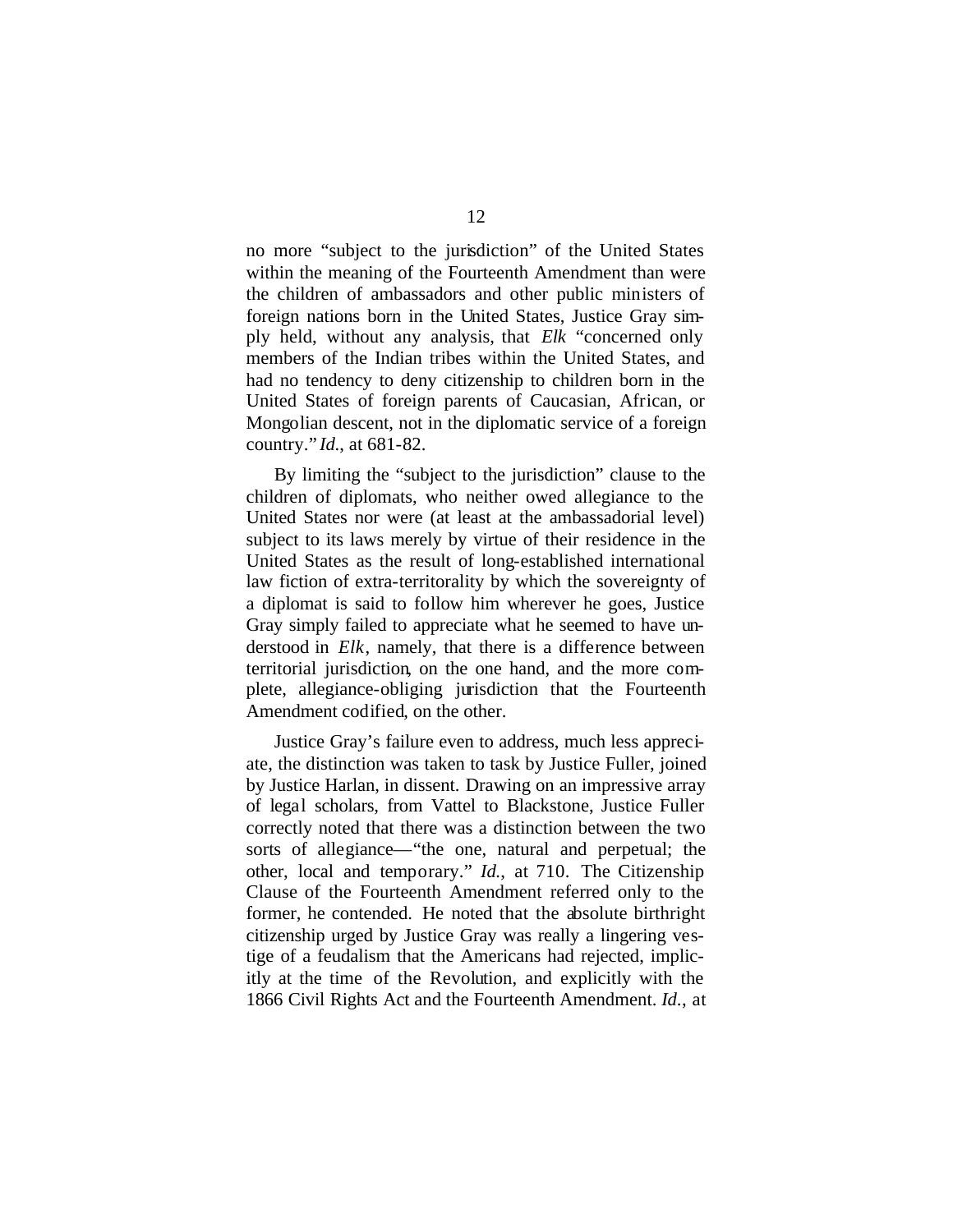707; *see also* Edward J. Erler, *Immigration and Citizenship: Illegal Immigrants, Social Justice and the Welfare State*, in GERALD FROST, ED., LOYALTY MISPLACED: MISDIRECTED VIRTUE AND SOCIAL DISINTEGRATION 71, 81 (1997).

Quite apart from the fact that Justice Fuller's dissent was logically compelled by the text and history of the Citizenship Clause, Justice Gray's broad interpretation led him to make some astoundingly incorrect assertions. He claimed, for example, that "a stranger born, for so long as he continues within the dominions of a foreign government, owes obedience to the laws of that government, *and may be punished for treason*." *Id.*, at 693. And he necessarily had to recognize dual citizenship as a necessary implication of his position, *id.*, at 691, despite the fact that ever since the Naturalization Act of 1795, "applicants for naturalization were required to take, not simply an oath to support the constitution of the United States, but of absolute renunciation and abjuration of all allegiance and fidelity to every foreign prince or state, and particularly to the prince or state of which they were before the citizens or subjects." *Id*., at 711 (Fuller, J., dissenting) (citing Act of Jan. 29, 1795, 1 Stat. 414, c. 20).

Finally, Justice Gray's position is incompatible with the notion of consent that underlay the sovereign's power over naturalization. What it meant, fundamentally, was that foreign nationals could secure American citizenship for their children merely by giving birth on American soil, whether or not their arrival on America's shores was legal or illegal, temporary or permanent.

Justice Gray stated that the children of only two classes of foreigner nationals were not entitled to the birthright citizenship he thought guaranteed by the Fourteenth Amendment. First, as noted above, were the children of ambassadors and other foreign diplomats who, as the result of the fiction of extra-territorality, were not even considered subject to the territorial jurisdiction of the United States. Second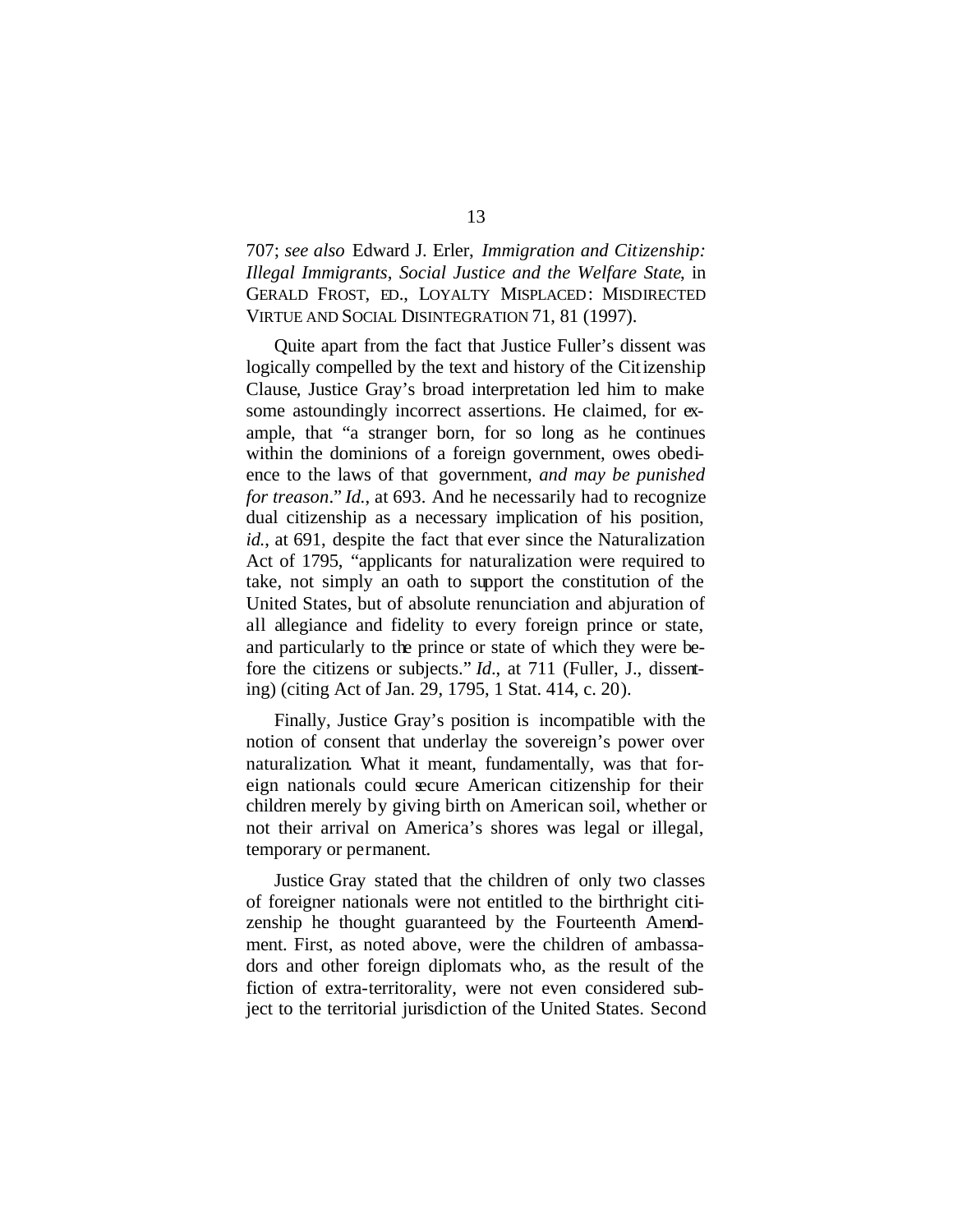were the children of members of invading armies who were born on U.S. soil while it was occupied by the foreign army. But apart from these two narrow exceptions, all children of foreign nationals who managed to be born on U.S. soil were, in Justice Gray's formulation, citizens of the United States. Children born of parents who had been offered permanent residence but were not yet citizens and who as a result had not yet renounced their allegiance to their prior sovereign would become citizens by birth on U.S. soil. This was true even if, as was the case in *Wong Kim Ark* itself, the parents were, by treaty, unable ever to become citizens.

Children of parents residing only temporarily in the United States on a student or work visa, such as Hamdi's parents, would also become U.S. citizens. Children of parents who had overstayed their temporary visas would likewise become U.S. citizens, even though born of parents who were now in the United States illegally. And, perhaps most troubling from the "consent" rationale, even children of parents who never were in the United States legally would become citizens as the direct result of the illegal action by their parents. This would be true even if the parents were nationals of a regime at war with the United States and even if the parents were here to commit acts of sabotage against the United States, at least as long as the sabotage did not actually involve occupying a portion of the territory of the United States. The notion that the framers of the Fourteenth Amendment, when seeking to guarantee the right of citizenship to former slaves, also sought to guarantee citizenship to the children of enemies of the United States who were in its territory illegally, is simply too absurd to be a credible interpretation of the Citizenship Clause.

Although hard to sustain under the broad language used by Justice Gray, the actual holding of *Wong Kim Ark* is actually much more narrow, and the case need not be read so expansively as to produce such absurd results. Because of the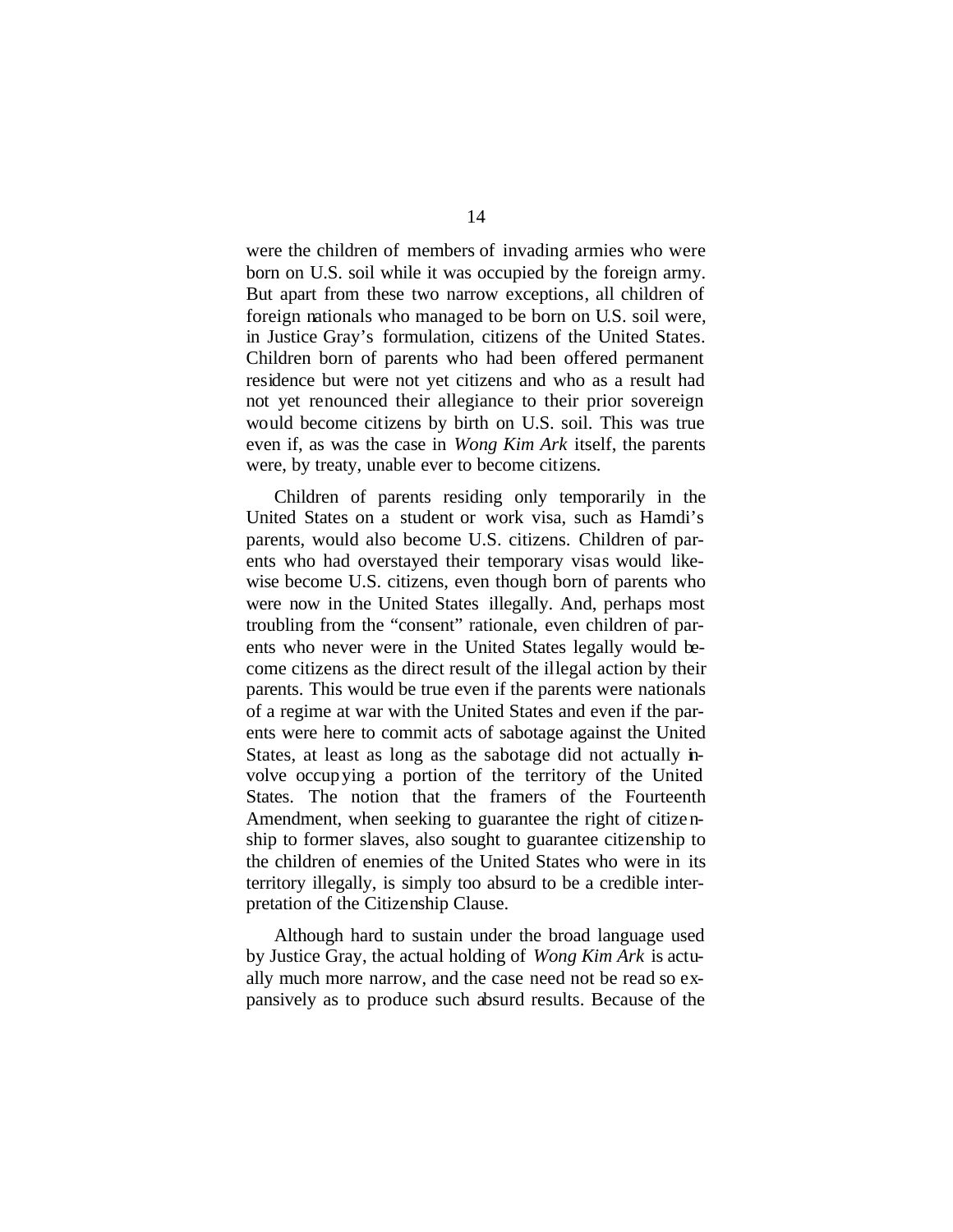Chinese Exclusion Acts, *e.g.*, 22 Stat. 58 (1882), Wong Kim Ark's parents were ineligible for citizenship *even if* they had renounced their Chinese citizenship and subjected themselves to the exclusive jurisdiction of the United States. As such, Wong Kim Ark arguably would have been entitled to citizenship because, like his parents, he would in fact have been "subject to the jurisdiction" of the United States in the complete, allegiance-obliging sense intended by the phrase. *Cf. In re Look Tin Sing*, 21 F. 905, 907 (C.C. Cal. 1884) (Field, Circuit Justice) (concluding that the American-born son of Chinese immigrants, who had taken up permanent residence in the United States pursuant to a treaty with China that recognized the right of man to change his home and allegiance as "inherent and inalienable," because he, like his parents, was at the time of his birth subject to the "exclusive" jurisdiction of the United States).

Hamdi's parents, on the other hand, did not suffer from the legal disability that made Wong Kim Ark's parents ineligible for citizenship. No law barred them from applying for citizenship, and they did not manifest any intent to become permanent residents of the United States. They were, instead, merely temporary visitors to the United States, subject to the territorial jurisdiction and laws of the United States for the extent of their stay but not owing to the United States any other, much less exclusive, allegiance.

This is not to say that Congress could not, pursuant to its naturalization power, choose to grant citizenship to the children of foreign nationals. *See* U.S. Const. Art. I, § 8, cl. 4 ("The Congress shall have power … To establish a uniform Rule of Naturalization"). But thus far it has not done so. Instead, the language of the current naturalization statute simply tracks the minimum constitutional guarantee—anyone "born in the United States, *and subject to the jurisdiction thereof*," is a citizen. 8 U.S.C. § 1401(a). Indeed, Congress has by its own actions with respect to Native Americans—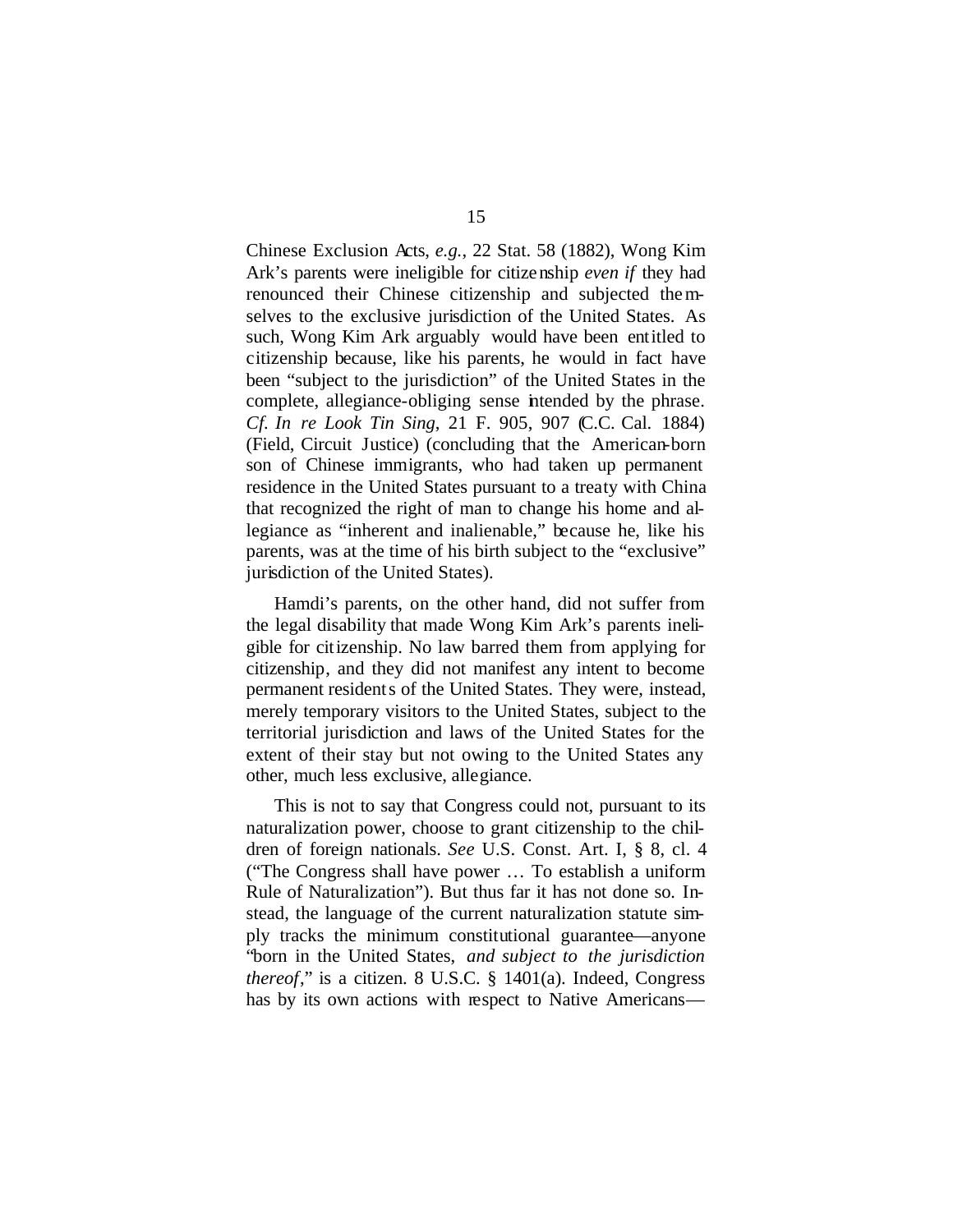both before and after this Court's decision in *Wong Kim Ark*—rejected the claim that the Citizenship Clause itself confers citizenship merely by accident of birth. *See* Act of July 15, 1870, 16 Stat. 361, ch. 296, § 10 (cited in *Elk*, 112 U.S., at 104) (extending the jurisdiction of the United States to any member of the Winnebago Tribe who desired to become a citizen); Act of March 3, 1873, 17 Stat. 632, ch. 332, § 3 (cited in *Elk*, 112 U.S., at 104) (same offer of citizenship to members of the Miami tribe of Kansas); Indian Citizenship Act of 1924, 43 Stat. 253, 8 U.S.C. § 1401(b) (granting citizenship to Indians born within the territorial limits of the United States). None of these citizenship acts would have been necessary—indeed, all would have been redundant under the expansive view of the Citizenship Clause propounded by Justice Gray.

With the absurdity of Hamdi's claim of citizenship so vividly presented, it is time for this Court to revisit Justice Gray's erroneous interpretation of the Citizenship Clause, restoring the constitutional mandate to what its drafters and ratifiers actually intended—that only a complete jurisdiction, of the kind that brings with it a total and exclusive allegiance, is sufficient to qualify for the grant of citizenship to which the people of the United States actually consented when they ratified the Fourteenth Amendment.

**III. The Overly-Broad Reading That Has Been Given to**  *Wong Kim Ark* **Is Incompatible with the Theory of Government by Consent Adopted by the Founders and Reaffirmed by the Framers of the Fourteenth Amendment.**

Once one considers the full import of Justice Gray's language in *Wong Kim Ark*, it becomes clear that his proposition is simply incompatible not only with the text of the Citizenship Clause but with the political theory of the American founding as well.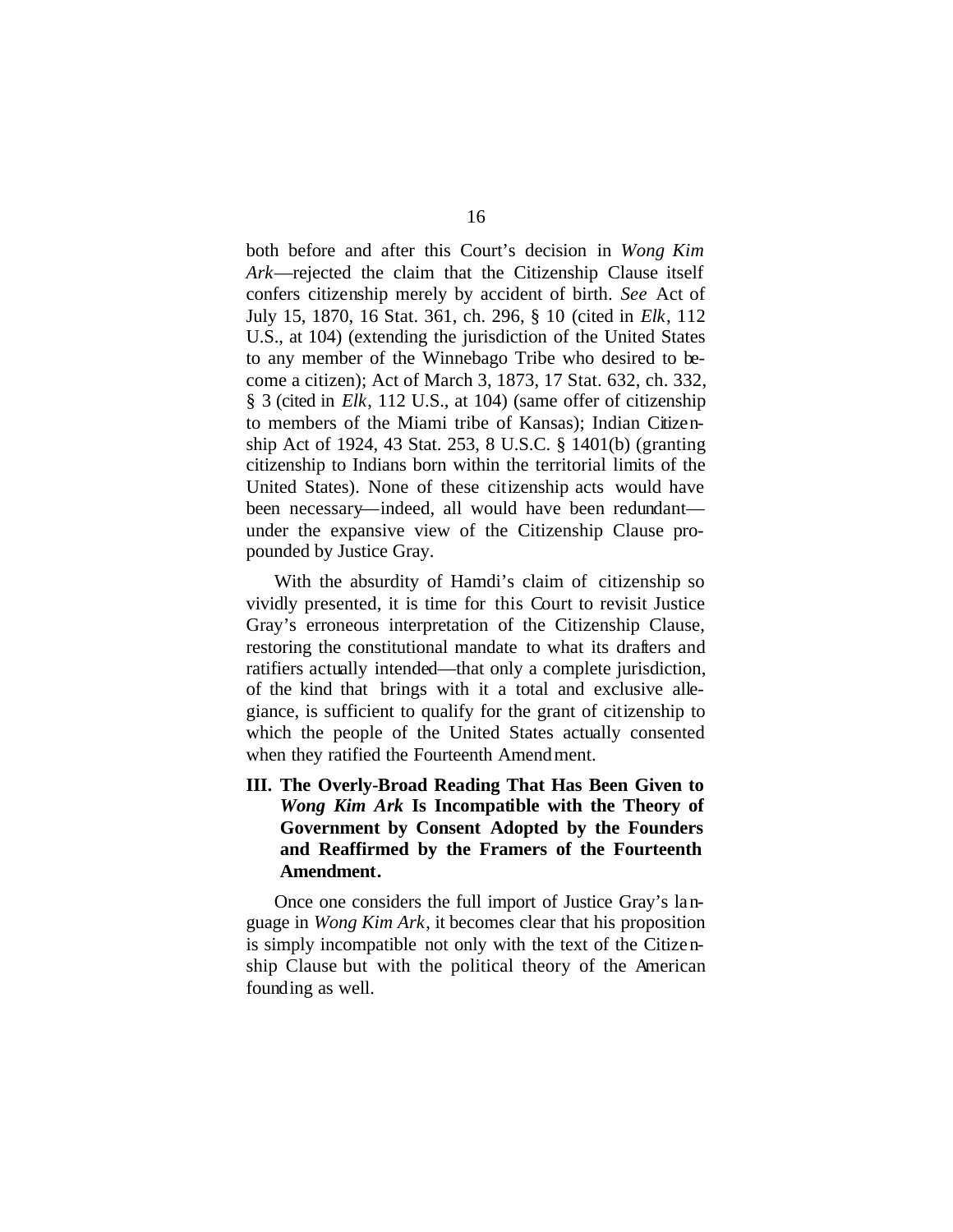At its core, as articulated by Thomas Jefferson in the Declaration of Independence, that political theory posits the following: Governments are instituted among particular peoples, comprised of naturally-equal human beings, to secure for themselves certain unalienable rights. Such governments, in order to be legitimate, must be grounded in the consent of the governed—a necessary corollary to the self-evident proposition of equality. Decl. of Ind. ¶ 2. This consent must be present, either explicitly or tacitly, not just in the formation of the government but in the ongoing decision whether to embrace others within the social compact of the particular people. As formulated in the Massachusetts Bill of Rights of 1780:

The end of the institution, maintenance, and administration of government, is to secure the existence of the body-politic, to protect it, and to furnish the individuals who compose it with the power of enjoying in safety and tranquility their natural rights …. The body-politic is formed by a voluntary association of individuals; it is a social compact by which *the whole people covenants with each citizen and each citizen with the whole people* that all shall be governed by certain laws for the common good.

Mass. Const. of 1780, Preamble (emphasis added). Thus, as Professor Edward Erler has noted:

[T]he social contract requires *reciprocal consent*. Not only must the individual consent to be governed, but he must also be accepted by the community as a whole. If all persons born within the geographical limits of the United States are to be counted citizens—even those whose parents are in the United States illegally—then this would be tantamount to the conferral of citizenship without the consent of 'the whole people.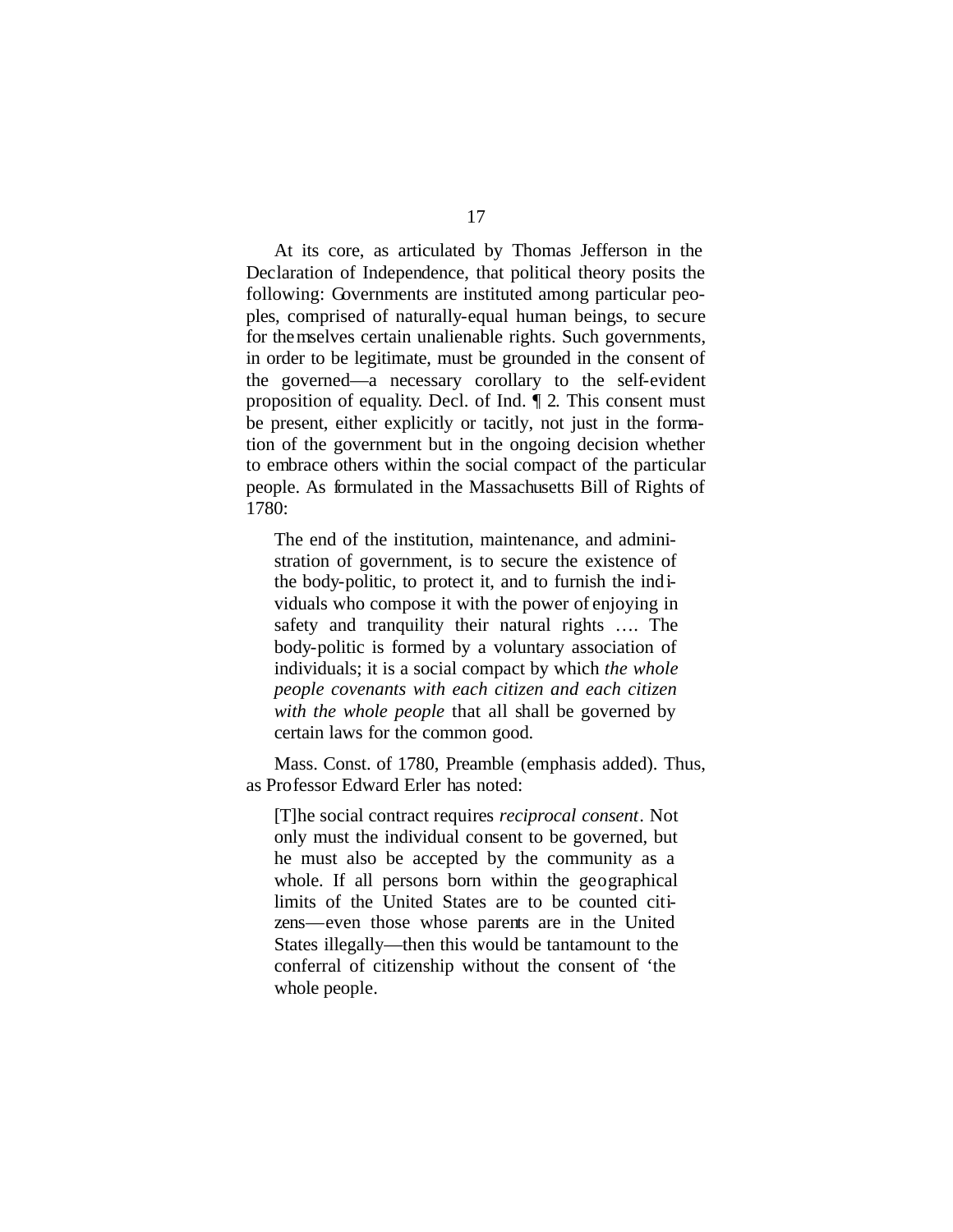Erler, *Immigration and Citizenship*, at 77; *see also* THO-MAS G. WEST, VINDICATING THE FOUNDERS, at 166-67. In other words, birthright citizenship—the claim advanced by Hamdi that he is entitled to citizenship status merely by accident of birth—is contrary to the principle of consent that is one of the bedrock princ iples of the American regime.

Such a claim of birthright citizenship traces its roots not to the republicanism of the American founding, grounded as it was in the consent of the governed, but to the feudalism of medieval England, grounded in the notion that a subject owed perpetual allegiance and fealty to his sovereign. *See id.*, at 81. A necessary corollary of the feudal notion of citizenship was the ban on expatriation, embraced by England and described by Blackstone as follows:

Natural allegiance is such as is due from all men born within the king's dominions immediately upon their birth. For, immediately upon their birth, they are under the king's protection …. Natural allegiance is therefore a debt of gratitude; which cannot be forteited, canceled, or altered, by any change of time, place, or circumstance…. For it is a principle of universal law, that the natural-born subject of one prince cannot by any act of his own, no, not by swearing allegiance to another, put off or discharge his natural allegiance to the former: for this natural allegiance was instrinsic, and primitive, and antecedent to the other, and cannot be divested without the concurrence act of that prince to whom it was first due.

William Blackstone, 1 Commentaries on the Laws of England 357-58 (1979) (1765).

Thus, when Congress passed as a companion to the Fourteenth Amendment the Expatriation Act of 1868, which provided simply that "the right of expatriation is a natural and inherent right of all people, indispensable to the enjoyment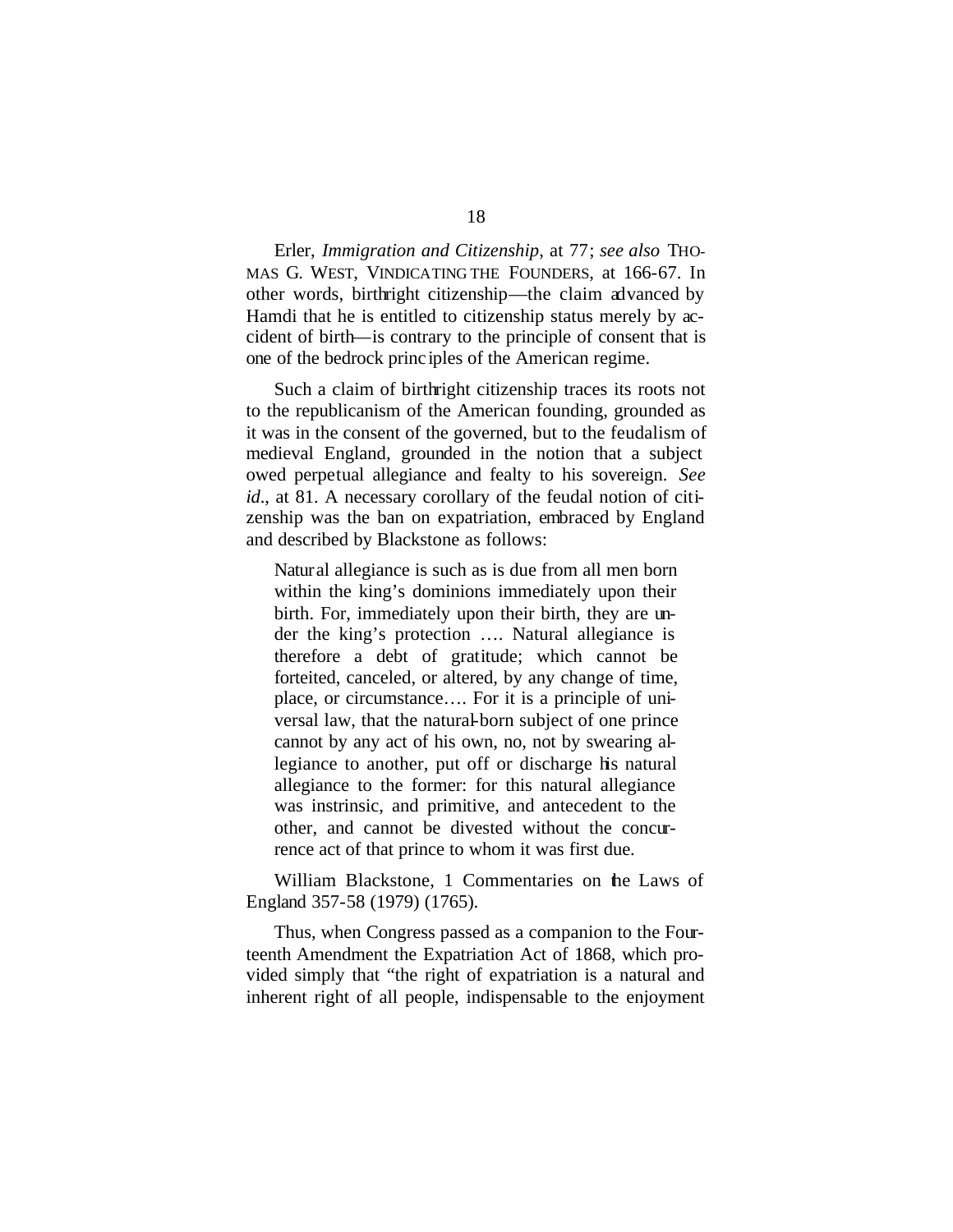of the rights of life, liberty, and the pursuit of happiness," it necessarily rejected the feudal birth-right citizenship doctrine of medieval England, advanced here by Hamdi, as fundamentally incompatible with the principles of the Declaration of Independence. As Representative Woodward of Pennsylvania noted on the floor of the House of Representatives: "It is high time that feudalism were driven from our shores and eliminated from our law, and now is the time to declare it." Cong. Globe, 40th Cong., 2nd Sess., at 868 (1868); *see also id*., at 967 (Rep. Baily) (describing birth-right citizenship as "the slavish feudal doctrine of perpetual allegiance"); *Wong Kim Ark*, 169 U.S., at 707 (Fuller, J., dissenting) (describing the rule adopted by the majority as "the outcome of the connection in feudalism between the individual and the soil on which he lived, and the allegiance due was that of liege men to their liege lord").

Such remnants of feudalism were rejected by our nation's founders, when they declared to a candid world that they no longer owed allegiance to the king of their birth. They were rejected again by the Congress in 1866, and by the nation when it ratified the Fourteenth Amendment. Hamdi's case presents this Court with the opportunity to reject them once and for all, and to repudiate the erroneous decision of *Wong Kim Ark* that revived that forgotten doctrine to the detriment of the American republican ideal of government by consent.